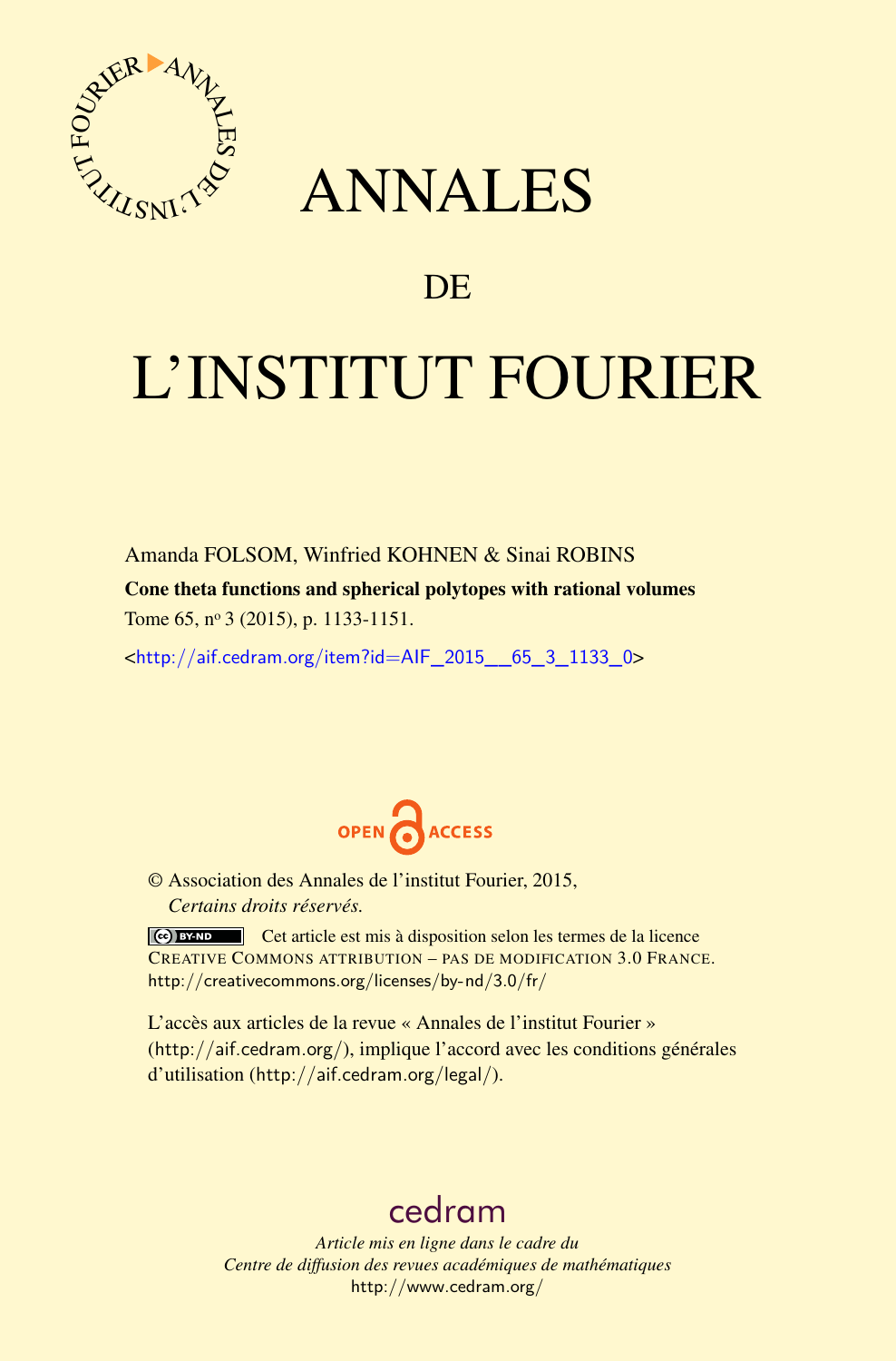#### CONE THETA FUNCTIONS AND SPHERICAL POLYTOPES WITH RATIONAL VOLUMES

#### **by Amanda FOLSOM, Winfried KOHNEN & Sinai ROBINS (\*)**

 $ABSTRACT.$  We study a class of polyhedral functions called cone theta functions, which are closely related to classical theta functions. Each polyhedral cone  $\mathcal{K} \subset \mathbb{R}^d$  has an associated cone theta function, and we show that they encode information about the rationality of the spherical volume of *K*. We show that if *K* is a Weyl chamber for any finite Weyl group, then its cone theta function lies in a graded ring of classical theta functions and in this sense is "almost" modular. Conversely, in the case that the spherical volume is irrational, it is natural to ask whether the cone theta functions are themselves modular, and we prove that in general they are not.

Résumé. — Nous étudions une classe de fonctions polyédriques appelées fonctions theta de cône, qui sont étroitement liées à des fonctions theta classiques. Chaque cône polyédrique  $K \subset R^d$  a une fonction theta de cône associée, et nous montrons qu'elles codent des informations sur la rationalité du volume sphérique de K.

Nous montrons que si *K* est une chambre de Weyl pour tout groupe de Weyl fini, alors sa fonction theta de cône appartient à un anneau gradué de fonctions theta classiques et en ce sens est presque modulaire. Inversement, dans le cas où le volume sphérique est irrationnel, il est naturel de se demander si les fonctions theta de cône sont elles-mêmes modulaires, et nous prouvons qu'en général elles ne le sont pas.

#### **1. Introduction.**

We study the relationship between volumes of spherical polytopes, and "almost" modular cone theta functions associated to them, by considering some connections between the following two apriori different problems:

Keywords: Theta function, modular form, spherical volume, solid angle, rationality, cone, polytope, Weil chamber, root lattice.

Math. classification: 52C07, 52A55, 11F27, 14K25, 20M14.

<sup>(\*)</sup> The first author is grateful for the support of National Science Foundation grant DMS-1049553.

The third author is grateful for the support of the Singapore MOE grant MOE2011-T2- 1-090, and for the support of ICERM, Providence, RI.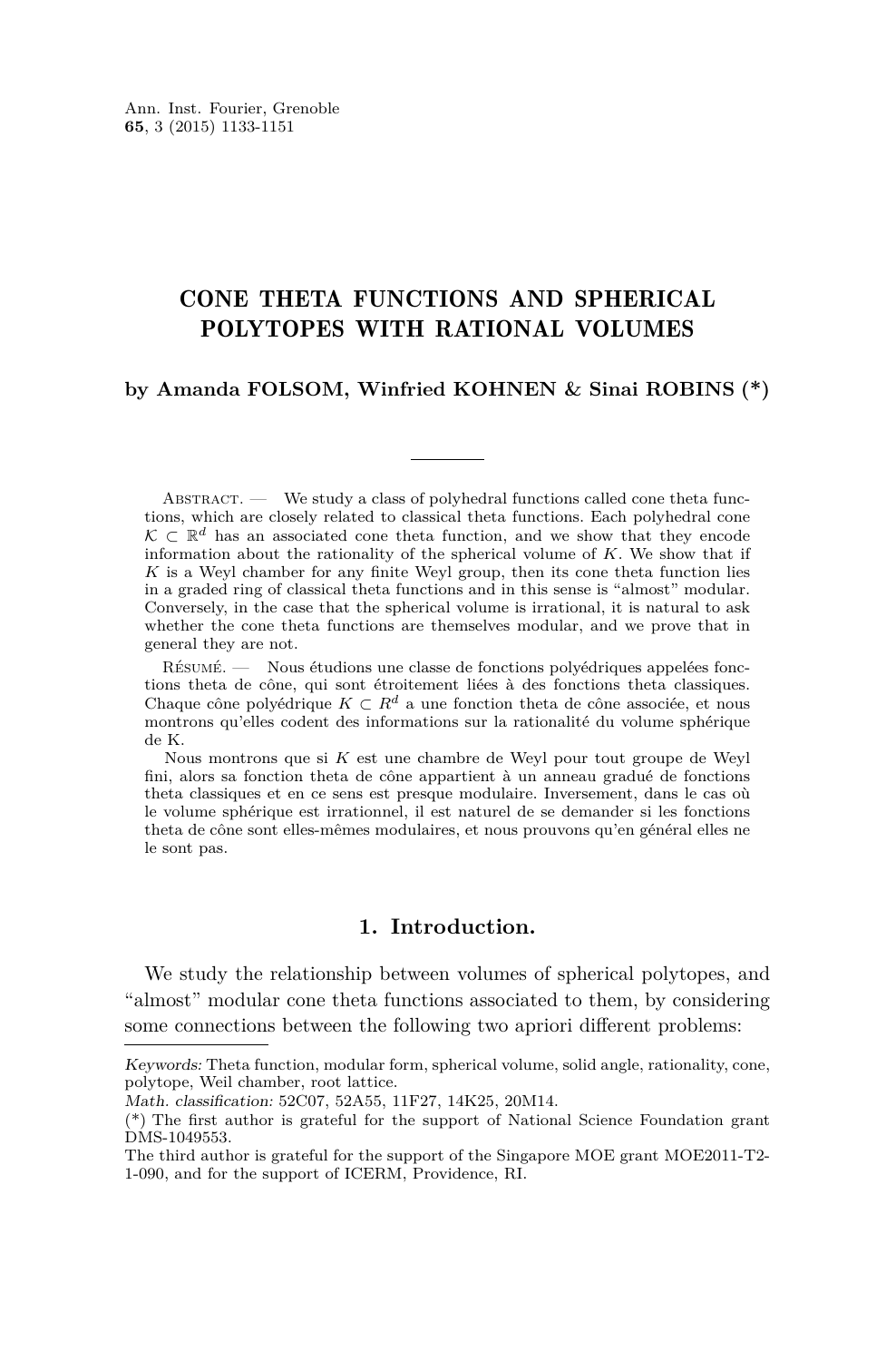<span id="page-2-0"></span>PROBLEM 1.1. — Which lattice polyhedral cones *K* give rise to spherical polytopes with a rational volume?

PROBLEM 1.2. — Analyzing a certain cone theta function  $\Phi_K$  attached to a polyhedral cone *K*, how "close" is  $\Phi_K$  to being modular?

The present investigations arose from studying the volume of a spherical polytope, also known as a solid angle, and extending the so-called Gram relations of a Euclidean polytope by use of cone theta functions [\[14\]](#page-18-0). A strong motivation for this work comes from the rational simplex conjecture of Jeff Cheeger and James Simons [\[5\]](#page-18-0), who proposed the following conjecture at a Stanford conference in 1973: "Given a geodesic simplex in the spherical 3 space so that all of its interior dihedral angles are rational multiples of  $\pi$ , is it true that its volume is a rational multiple of the volume of the 3-sphere?" Although the answer is positive in all known examples, Cheeger and Simons conjectured that the answer should be "almost always" negative, and their conjecture remains widely open.

In this paper, we associate certain graded rings of modular forms to each polyhedral cone, and consequently to each spherical polytope. The main idea is to translate the problem of rationality of a spherical polytope to the problem of an associated cone theta function being included in this ring.

We first recall some of the basic definitions from the combinatorial geometry of cones and the theory of modular forms, and then we combine ideas from the geometry of polyhedral cones with some modern analysis of theta functions. To begin, suppose we are given a *d*-dimensional (simple) polyhedral cone, defined by

$$
K := \left\{ \sum_{j=1}^d \lambda_j w_j \mid \text{ all } \lambda_j \geqslant 0 \right\},\
$$

where the edges of the cone are some fixed set of *d* linearly independent vectors  $w_j \in \mathbb{R}^d$ . Such a cone *K* is called a pointed cone, and in the present work every cone has the origin as its vertex. One important special case of a polyhedral cone is the *positive orthant*, defined by  $K_0 := \{(x_1, \ldots, x_d) \in$  $\mathbb{R}^d \mid$  each  $x_j \geqslant 0$  } :=  $\mathbb{R}^d_{\geqslant 0}$ .

For each pointed cone K, and each full rank lattice  $\mathcal{L} \subset \mathbb{R}^d$ , we define its cone theta function by:

(1.1) 
$$
\Phi_{K,\mathcal{L}}(\tau) := \sum_{m \in \mathcal{L} \cap K} e^{\pi i \tau ||m||^2},
$$

where *τ* lies in the complex upper half plane  $\mathbb{H} := \{ \tau : = x + iy \mid x \in \mathbb{R}, y \in$  $\mathbb{R}^+\}\subset\mathbb{C}$ . If  $\mathcal L$  is clear from the context, we will only write  $\Phi_K$ . The cone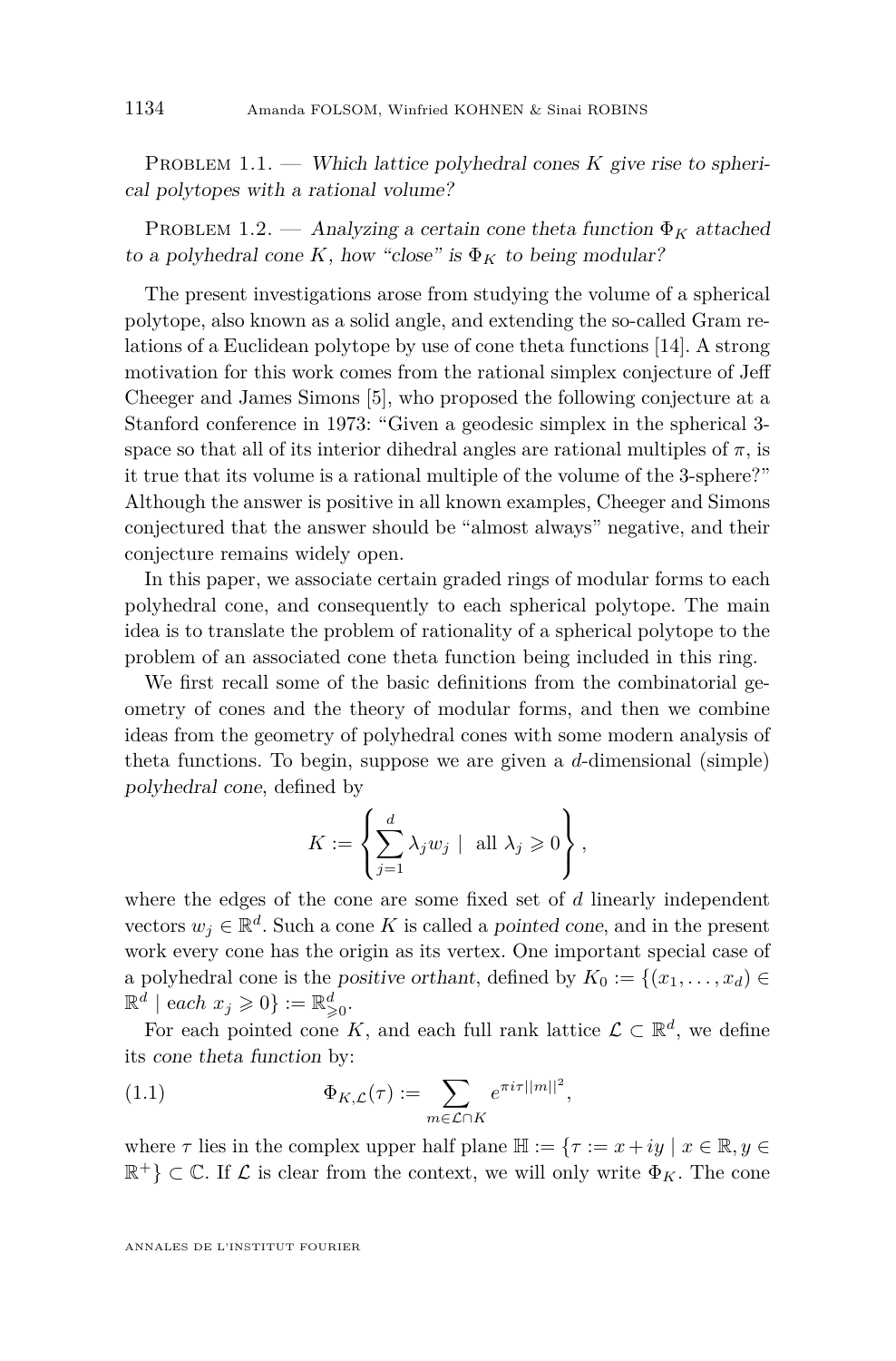<span id="page-3-0"></span>theta function  $\Phi_{K,\mathcal{L}}(\tau)$  given in [\(1.1\)](#page-2-0) is reminiscent of the modular theta function

(1.2) 
$$
\theta(\tau) := \sum_{n \in \mathbb{Z}} e^{\pi i \tau n^2},
$$

a statement that we will make more precise in what follows. The function  $\theta(\tau)$  is a classical example of a modular form. Due to the fact that this paper combines several different fields of expertise, in particular discrete geometry and modular forms, we briefly outline the language of each field for the reader. Loosely speaking, a holomorphic modular form of integer weight *k* on a suitable subgroup  $\Gamma \subseteq SL_2(\mathbb{Z})$  is any holomorphic function *f* :  $\mathbb{H} \to \mathbb{C}$  satisfying  $f(\gamma \tau) = (c\tau + d)^k f(\tau)$  for all  $\gamma := \begin{pmatrix} a & b \\ c & d \end{pmatrix} \in \Gamma$ , as well as a suitable growth condition in the cusps of  $\Gamma$ . (See [\[17\]](#page-18-0), e.g., for a more precise definition.) It is well known that the modular group  $SL_2(\mathbb{Z})$  acts on  $\mathbb{H}$  by fractional linear transformation  $\begin{pmatrix} a & b \\ c & d \end{pmatrix} \tau := \frac{a\tau+b}{c\tau+d}$ , and so modular forms can be thought of as complex analytic functions that obey a certain symmetry with respect to this action. Modular forms are also defined for half-integral weights *k* (indeed, the theta function  $\theta(\tau)$  is of weight 1/2), and for various finite index subgroups of the modular group; in particular they are defined for the important subgroup  $\Gamma_0(N) := \{ \begin{pmatrix} a & b \\ c & d \end{pmatrix} \in SL_2(\mathbb{Z}) \mid c \equiv 0 \}$ mod N, and indeed this subgroup which will appear in some of our results. We point the interested reader to [\[18\]](#page-18-0) for more detail.

To see where the cone theta function [\(1.1\)](#page-2-0) naturally comes from, we let  $S^{d-1}$  be the unit sphere centered at the origin. We define the solid angle  $\omega_K$  at the vertex of *K* (which is the origin) by:

(1.3) 
$$
\omega_K := \frac{\text{vol}(K \cap S^{d-1})}{\text{vol}(S^{d-1})}.
$$

In other words,  $\omega_K$  is the normalized volume of a  $(d-1)$ -dimensional spherical polytope. With this normalization, we note that  $0 \leq \omega_K \leq 1$ , and that in two dimensions we have  $\omega_K = \theta/2\pi$ , where  $\theta$  is the usual 2dimensional angle, measured in radians, at the vertex of the 2-dimensional cone *K*. It is an elementary fact that

$$
(1.4) \t\t \t\t \omega_K = \int_K e^{-\pi ||x||^2} dx,
$$

and for the sake of completeness we run through the proof of this equivalence here.

First, we change the integral (1.4) into spherical coordinates on  $S^{d-1}$  by writing  $x = rs$ , where  $r = ||x||$  and  $s \in S^{d-1}$ . The Jacobian of this change of variables is  $r^{d-1}$ , allowing us to write the Euclidean volume element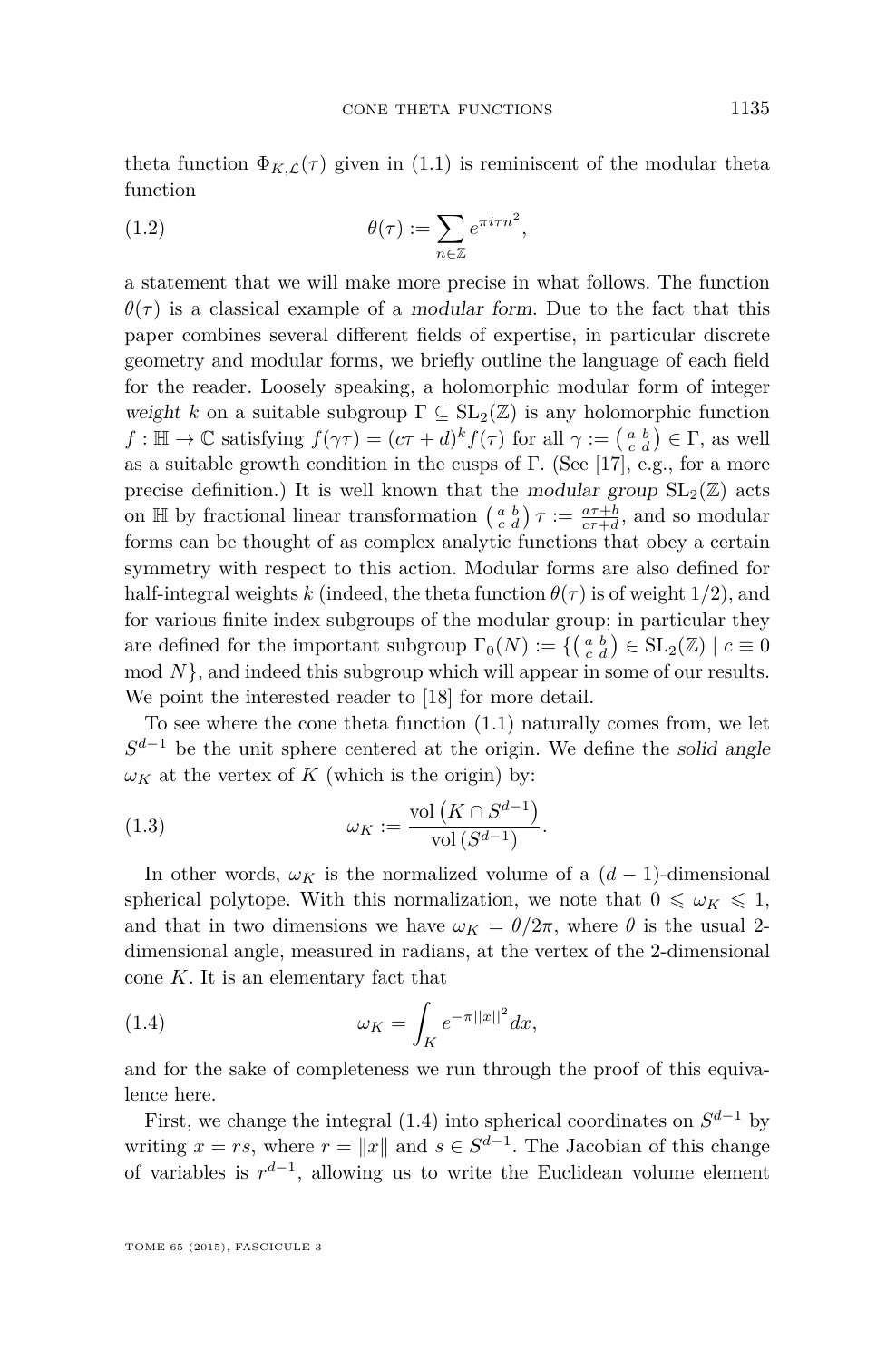<span id="page-4-0"></span>as  $dx = r^{d-1}dr dS$  with  $dS$  being the  $d-1$ -dimensional spherical volume element on  $S^{d-1}$ . It is well known that  $\int_{\mathbb{R}^d} e^{-\pi ||x||^2} dx = 1$ , so that the integral [\(1.4\)](#page-3-0) now becomes

$$
\omega_K = \frac{\int_K e^{-\pi ||x||^2} dx}{\int_{\mathbb{R}^d} e^{-\pi ||x||^2} dx}
$$
  
= 
$$
\frac{\int_0^\infty e^{-\pi r^2} r^{d-1} dr \int_{S^{d-1} \cap K} dS}{\int_0^\infty e^{-\pi r^2} r^{d-1} dr \int_{S^{d-1}} dS}
$$
  
= 
$$
\frac{\int_{S^{d-1} \cap K} dS}{\int_{S^{d-1}} dS}
$$
  
= 
$$
\frac{\text{vol}(K \cap S^{d-1})}{\text{vol}(S^{d-1})}.
$$

We note that, as in the argument above, when *K* is replaced by all of Euclidean space, this integral [\(1.4\)](#page-3-0) becomes  $\int_{\mathbb{R}^d} e^{-\pi ||x||^2} dx = 1$ , confirming that we do indeed have the proper normalization  $0 \leq \omega_K \leq 1$ . For more information about rational pointed cones, and connections between discrete volumes of polytopes and local spherical angle contributions, the reader may consult [\[19\]](#page-18-0) and [\[4\]](#page-17-0). The papers [\[9\]](#page-18-0), [\[10\]](#page-18-0), [\[13\]](#page-18-0), provide further background for solid angles and their relations.

Thus, the foregoing discussion shows that a strong motivation for defining the cone theta function  $\Phi_K(\tau)$  is that it is essentially a discrete, Riemann sum approximation to the integral definition of the volume  $\omega_K$  of a spherical polytope, as defined by [\(1.4\)](#page-3-0). We will make precise sense of this intuition in section [2,](#page-7-0) where Lemma [\(2.1\)](#page-7-0) is proved, and which will be used later to consider carefully the putative expansion of  $\Phi_K(\tau)$  at the cusp  $\tau = 0$ .

We define *R* to be the ring of all finite, rational linear combinations of theta functions  $\Theta_{\mathcal{L}}$ , for any *d*-dimensional even integral lattice  $\mathcal{L} \subset \mathbb{R}^d$ , varying over all dimensions *d*. The ring *R* has a natural grading, namely it is graded by the weight  $k = \frac{d}{2}$  of the relevant theta functions  $\Theta_{\mathcal{L}}$ , for each rank *d* lattice  $\mathcal{L} \subset \mathbb{R}^d$ . Equivalently, we may also grade R by the dimension *d* of the lattices  $\mathcal{L} \subset \mathbb{R}^d$ , as *d* varies over the positive integers. For the result that follows, we require the lattice  $\mathcal{L}_{root}$ , known as the root lattice associated to the root system defining a Weyl chamber, defined carefully in section [3](#page-8-0) below.

THEOREM  $1.3.$  — If the polyhedral cone K is the Weyl chamber of a finite reflection group *W*, then the cone theta function  $\Phi_{K,2\mathcal{L}_{root}}(\tau)$  is in the graded ring *R*.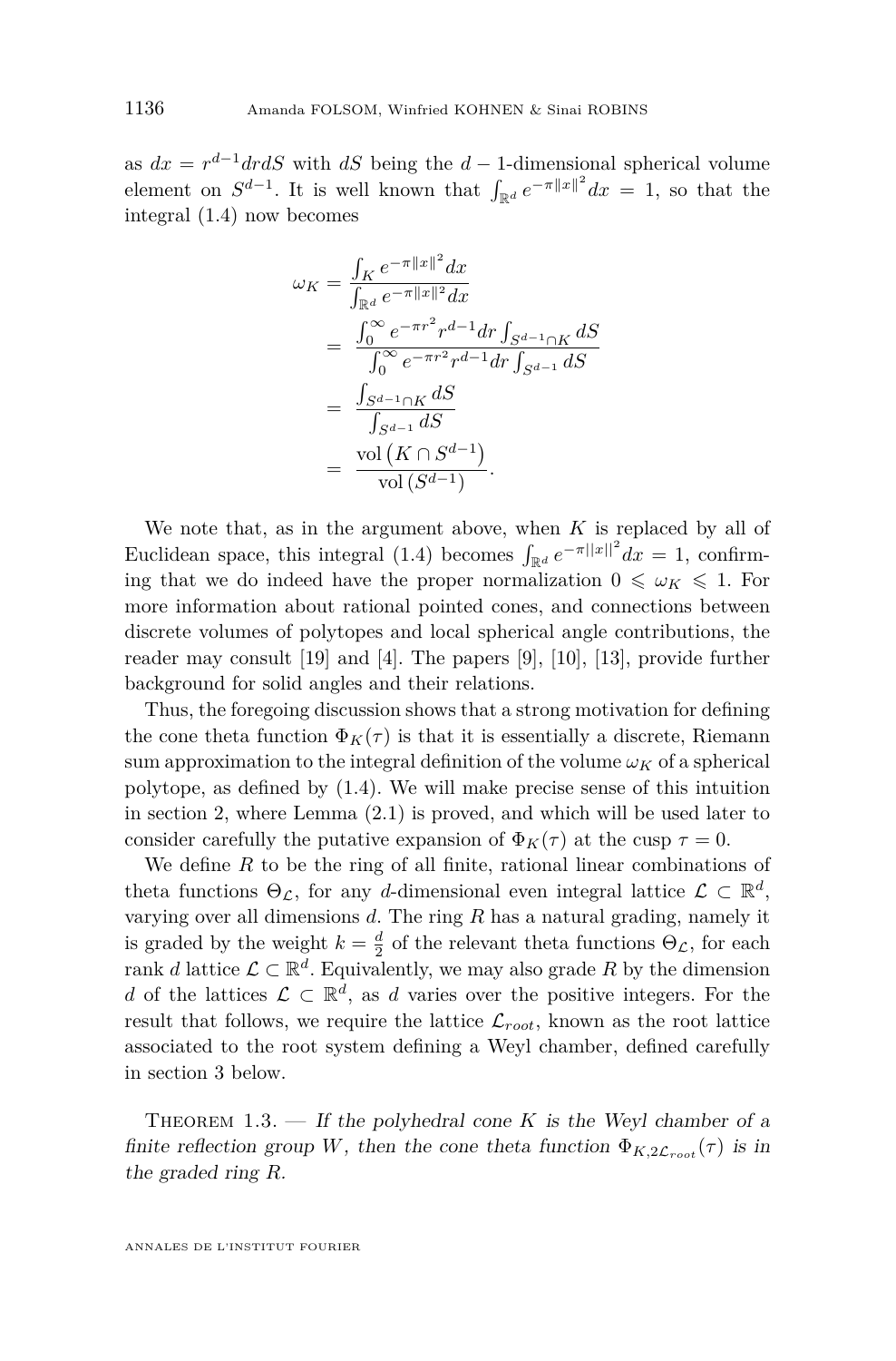<span id="page-5-0"></span>The spirit of this result is that enough symmetry of the integer cone *K* will be reflected in some functional relations between the associated cone theta functions  $\Phi_{K,\mathcal{L}_j}$ , for various *j*-dimensional lattices  $\mathcal{L}_j$  which lie on the boundaries of  $K \cap \mathcal{L}$ . It is in this sense that  $\Phi_K$  is "almost modular" - it is a linear combination of modular forms of different weights. We note that the definition we use here for the term "almost modular form" is different from the definition of these words in [\[2\]](#page-17-0).

However, our feeling is that no amount of symmetry of *K* can ever allow the cone theta function to lie in a single grading of this ring R, namely to be a modular form. Theorem 1.4 and Theorem 1.5 offer partial solutions to this set of queries.

THEOREM 1.4. — Suppose that the polyhedral cone  $K \subset \mathbb{R}^d$  has the solid angle  $\omega_K$  at its vertex, located at the origin, and that  $\mathcal{L} := A(\mathbb{Z}^d)$  is an even integral lattice of full rank. If  $\frac{\omega_K}{|\det A|}$  is irrational, then  $\Phi_{K,\mathcal{L}}(\tau)$  is not a modular form of weight *k* on  $\Gamma_0(N)$ , and for any  $k \in \frac{1}{2}\mathbb{Z}, k \geq \frac{1}{2}$ .

THEOREM 1.5. — Suppose we are given an integer cone  $K \subset \mathbb{R}^2$ , with integer edge vectors  $w_1, w_2 \in \mathbb{Z}^2$ . Then  $\Phi_{K,\mathbb{Z}^2}(\tau)$  is not a modular form of weight 1 on  $\Gamma_0(N)$ .

The point of Theorem 1.5 is that, in dimension 2, we can give a finite list of integer cones that have a rational angle, using standard Galois theory, and outside this finite list every integer cone must have an irrational angle, allowing Theorem 1.4 to kick into effect. Whether such a list (finite or infinite) can be easily described in higher dimensions remains a fascinating open question.

Cone theta functions are also related to the representation numbers of quadratic forms, a link which we explicate here. We use a lattice  $\mathcal{L} :=$  $A(\mathbb{Z}^d)$ , where *A* is a *d* by *d* integer matrix. From the above definitions, it is immediate that

(1.5)

$$
\Phi_{K,\mathcal{L}}(\tau) = \sum_{m \in \mathcal{L} \cap K} e^{\pi i \tau ||m||^2} = \sum_{m \in \mathbb{Z}^d \cap K} e^{\pi i \tau (m^t (A^t A)m)} = \sum_{k=0}^{\infty} a(k) q^{k/2},
$$

where  $q = e^{2\pi i \tau}$ , and  $a(k) := \#\{m \in \mathbb{Z}^d \mid m^t(A^t A)m = k, \text{ and } m \in K\}.$ This combinatorial interpretation of the Fourier coefficients tells us that the *k*'th Fourier coefficient is the number of ways to represent the integer *k* by the quadratic form  $m^t(A^tA)m$ , while *m* is simultaneously constrained to satisfy the finite system of linear inequalities defined by the cone *K*.

To put the *q*-series above in a more general context, any combinatorial *q*-series may be thought of as a series of the form  $\sum_{k} \alpha(k)q^k$ , where the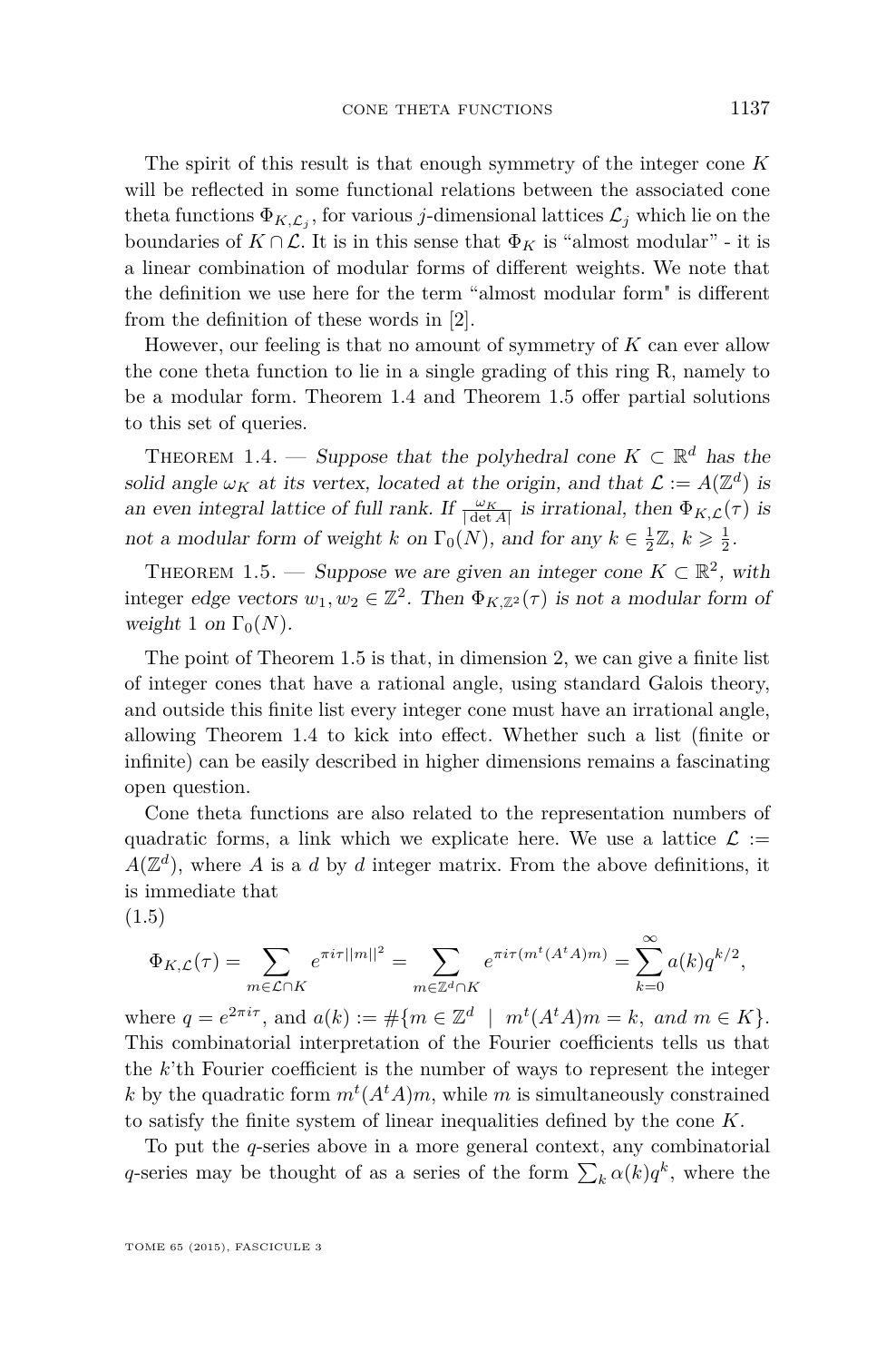<span id="page-6-0"></span>coefficients  $\alpha(k)$  enumerate certain combinatorial structures. For example, let  $p(n) := #$ {integer partitions of *n*}, and  $b(n) := p(n \mid \text{even rank})$  $p(n \mid \text{odd rank})$ , where the rank of a partition is defined to be the largest part of the partition minus the number of parts. Consider the two generating functions, both of which are well known:

(1.6) 
$$
P(q) := \sum_{n\geqslant 0} p(n)q^n = \sum_{n\geqslant 0} \frac{q^{n^2}}{(q;q)_n^2},
$$

$$
f(q) := \sum_{n\geqslant 0} b(n)q^n = \sum_{n\geqslant 0} \frac{q^{n^2}}{(-q;q)_n^2},
$$

where the *q*-Pochhammer symbol is defined for  $n \in \mathbb{N}$  by  $(a;q)_n := (1$  $a)(1-aq)\cdots(1-aq^{n-1}),$  and  $(a;q)_0:=1$ . The functions  $P(q)$  and  $f(q)$  both admit a combinatorial interpretation, and exhibit a very similar *q*-series expansion. However, their subtle differences are enough to disrupt modular properties: the function  $q^{-1/24}P(q)$  is modular (when  $q = e^{2\pi i\tau}, \tau \in \mathbb{H}$ ), while  $f(q)$  is an example of one of Ramanujan's "mock" theta functions. In general, the question of when a *q*-series, a priori combinatorial or not, is modular, continues to be an actively researched area, and additionally inspires our investigation of the modular properties of cone theta functions. For example, some recent work of Zagier [\[21\]](#page-18-0) and Vlasenko-Zwegers [\[20\]](#page-18-0) examined the modular properties of a general family of *q*-series as conjectured by Nahm [\[11\]](#page-18-0).

Another very recent analysis of cones from a different perspective takes place in [\[7\]](#page-18-0). The authors of [\[7\]](#page-18-0) define certain zeta functions attached to polyhedral cones and analyze conical zeta values as a geometric generalization of the celebrated multiple zeta values.

In order to give the reader a more concrete feeling for some cone theta functions, we end this section with the simplest family of examples of cone theta functions, arising from the positive orthant in each dimension.

Example  $1.6$  — For the cone theta function of the positive orthant  $K_0 := \mathbb{R}^d_{\geqslant 0}$  (and  $\mathcal{L} = \mathbb{Z}^d$ ), we claim that

(1.7) 
$$
\Phi_{K_0}(\tau) = \frac{1}{2^d} (\theta(\tau) + 1)^d,
$$

where  $\theta(\tau) := \sum_{n \in \mathbb{Z}} e^{\pi i \tau n^2}$ , the classical weight 1/2 modular form. In particular,

(1.8) 
$$
\Phi_{K_0}(\tau) = \frac{1}{2^d} \sum_{k=0}^d \binom{d}{k} \theta^k(\tau),
$$

ANNALES DE L'INSTITUT FOURIER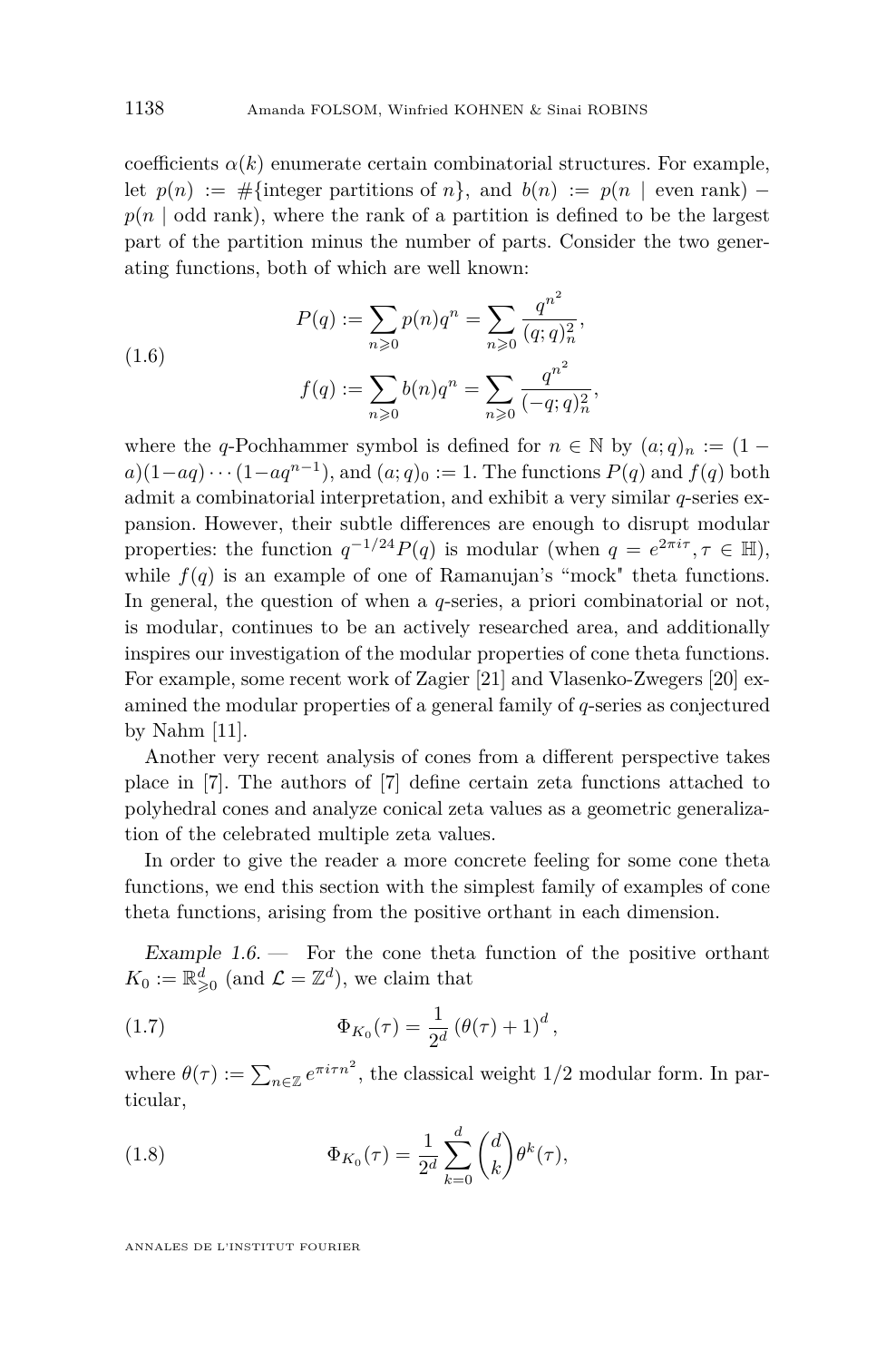<span id="page-7-0"></span>a linear combination of modular forms of distinct weights, with nonzero coefficients, and hence  $\Phi_{K_0}$  is not a modular form.

To see  $(1.8)$ , we begin with the case in which the dimension of  $K_0$  equals 1, so that here  $K_0 := \mathbb{R}_{\geqslant 0}$ . We note that  $1 + \theta(\tau) = 1 + \sum_{n \in \mathbb{Z}} e^{\pi i \tau n^2} =$  $2 + 2\sum_{n\geqslant1}e^{\pi i\tau n^2}$ . Therefore,  $1 + \theta(\tau) = 2\Phi_{\mathbb{R}_{\geqslant0}}(\tau)$ . Finally, the relation  $\Phi_{K_0}(\tau) = \Phi_{\mathbb{R}_{\geq 0}}^d(\tau)$  gives us the desired expansion [\(1.7\)](#page-6-0) above.

We notice that the positive orthant possesses a lot of symmetry, so it is natural to ask if other cones with less symmetry might not be modular, and for which cones *K* might we get a phenomenon similar in spirit to the example above, in the sense that  $\Phi_K$  may be written as a linear combination of classical theta functions attached to lower-dimensional lattices. An answer to such a query is given precisely by Theorem [1.3.](#page-4-0)

 $Acknowledge.$  The authors would like to thank the referee for making helpful suggestions.

#### **2.** The solid angle  $\omega_K$

The defining integral [\(1.4\)](#page-3-0) for the volume of a spherical polytope, namely  $\omega_K$ , has a nice discretization which is essentially the cone theta function  $\Phi_{K,\mathcal{L}}(it)$ , for  $t > 0$ . We now make this intuition precise. Throughout, we use a full rank lattice defined by  $\mathcal{L} = A(\mathbb{Z}^d)$ , for some  $A \in GL_d(\mathbb{R})$ . We follow the standard convention of denoting the volume of a fundamental parallelepiped of  $\mathcal L$  by  $|\det(A)|$ .

LEMMA 2.1. — Let  $\mathcal{L} \subset \mathbb{R}^d$  be any full rank lattice. Then

$$
t^{\frac{d}{2}}\Phi_{K,\mathcal{L}}(it) \sim \frac{\omega_K}{|\det A|},
$$

as  $t \to 0^+$ .

Proof. — We first note that

$$
\Phi_{K,\mathcal{L}}(\tau) = \sum_{n \in A(\mathbb{Z}^d) \cap K} e^{\pi i ||n||^2 \tau}
$$

$$
= \sum_{n \in \mathbb{Z}^d \cap A^{-1}(K)} e^{\pi i ||A_n||^2 \tau}.
$$

We let  $f(x) := e^{-\pi ||Ax||^2}$  and consider the Riemann sum definition of its integral:

(2.1) 
$$
\int_{A^{-1}(K)} f(x)dx = \lim_{\Delta x \to 0} \sum_{n \in \mathbb{Z}^d \cap A^{-1}(K)} (\Delta x)^d f(n \Delta x).
$$

TOME 65 (2015), FASCICULE 3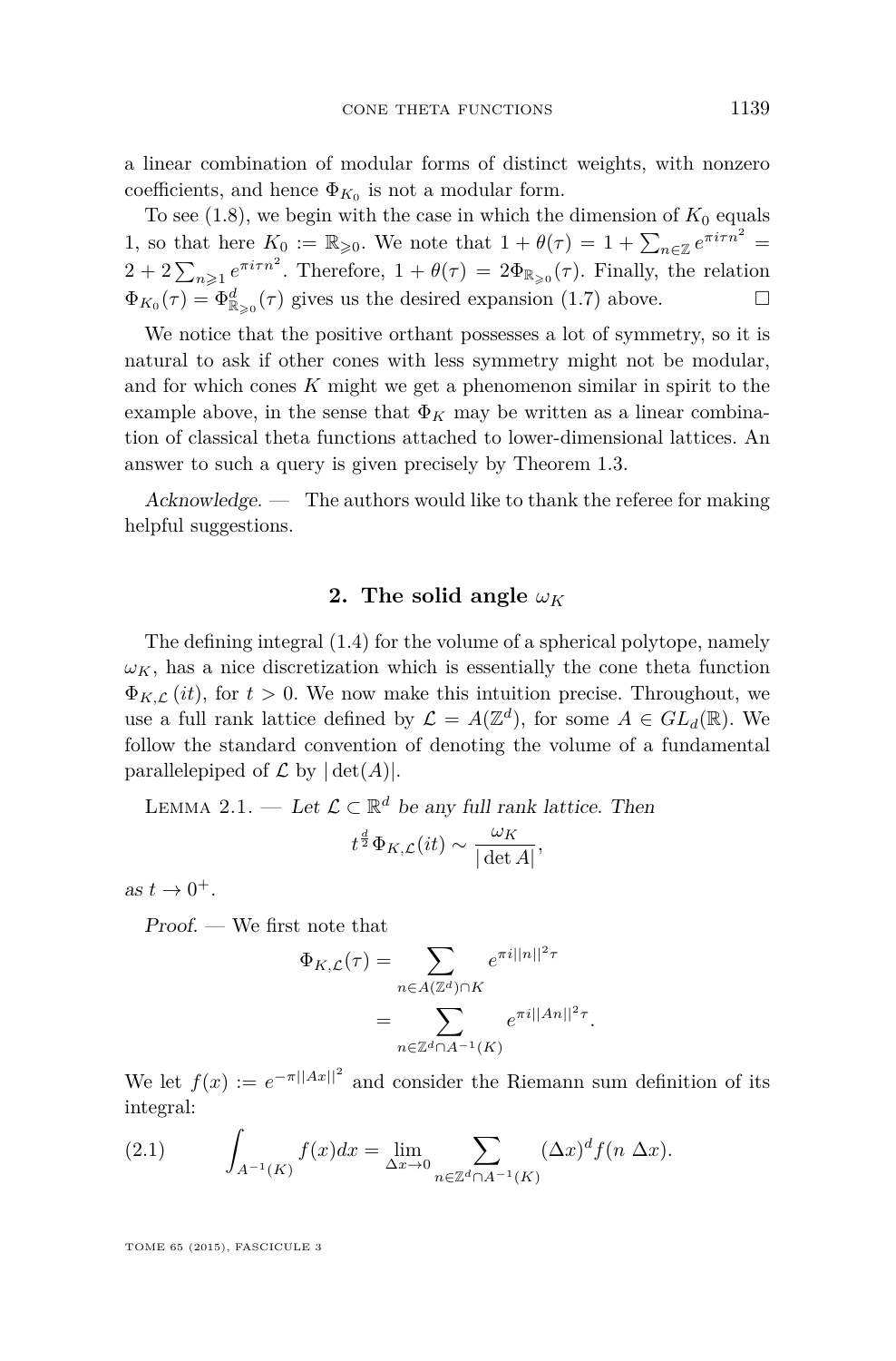<span id="page-8-0"></span>Thus  $(\Delta x)^d$  is the *d*-dimensional volume of a small cube of side length  $\Delta x$ . These cubes intersect in sets of measure zero only, and they cover  $\mathbb{Z}^d \cap A^{-1}(K)$ . Letting  $\Delta x = t^{\frac{1}{2}}$ , we obtain

$$
\int_{A^{-1}(K)} f(x)dx = \lim_{t \to 0^{+}} \sum_{n \in \mathbb{Z}^{d} \cap A^{-1}(K)} t^{\frac{d}{2}} f(t^{\frac{1}{2}} n)
$$
\n
$$
= \lim_{t \to 0^{+}} \sum_{n \in \mathbb{Z}^{d} \cap A^{-1}(K)} t^{\frac{d}{2}} e^{-\pi t ||A n||^{2}}
$$
\n
$$
= \lim_{t \to 0^{+}} t^{\frac{d}{2}} \Phi_{K,\mathcal{L}}(it).
$$

On the other hand, letting  $y = Ax$  in the integral defined by [2.1](#page-7-0) and observing that the Jacobian is det *A*, we find that

$$
\int_{A^{-1}(K)} f(x)dx = \frac{1}{|\det A|} \int_K e^{-\pi ||y||^2} dy
$$

$$
= \frac{\omega_K}{|\det A|}.
$$

 $\Box$ 

#### **3.** The cone theta function  $\Phi_K(\tau)$  is "almost" modular **when** *K* **is a Weyl chamber**

It is interesting to note that in the usual arithmetic theory of modular forms, it does not in general appear natural to combine forms of different weights in the same equation, because we usually grade forms by weight. However, as we already see from the example above, it is quite natural from a combinatorial perspective to combine theta functions of different weights in the same equation, due to the structure of polyhedral cones.

Let  $Q(x) := x^t (A^t A)x$  be a positive definite quadratic form, arising from any real matrix  $A \in GL_d(\mathbb{R})$ . We recall that the Gram matrix  $A^t A$  is defined to be even integral if all of its diagonal elements lie in 2Z and all of its off-diagonal elements lie in Z. In this case, we call the associated lattice  $\mathcal{L} := A(\mathbb{Z}^d)$  an even integral lattice. If we are given any basis  $\{e_j\}$  of  $\mathcal{L}$ , we note that according to these definitions we have  $\langle e_i, e_j \rangle \in \mathbb{Z}$  when  $i \neq j$ , and  $\langle e_i, e_i \rangle \in 2\mathbb{Z}$ , for all basis vectors  $e_i, e_j$ . This justifies the motivation of our definition for an even integral lattice, and there is an even stronger motivation for such lattices, arising from their modular properties, which we now recall.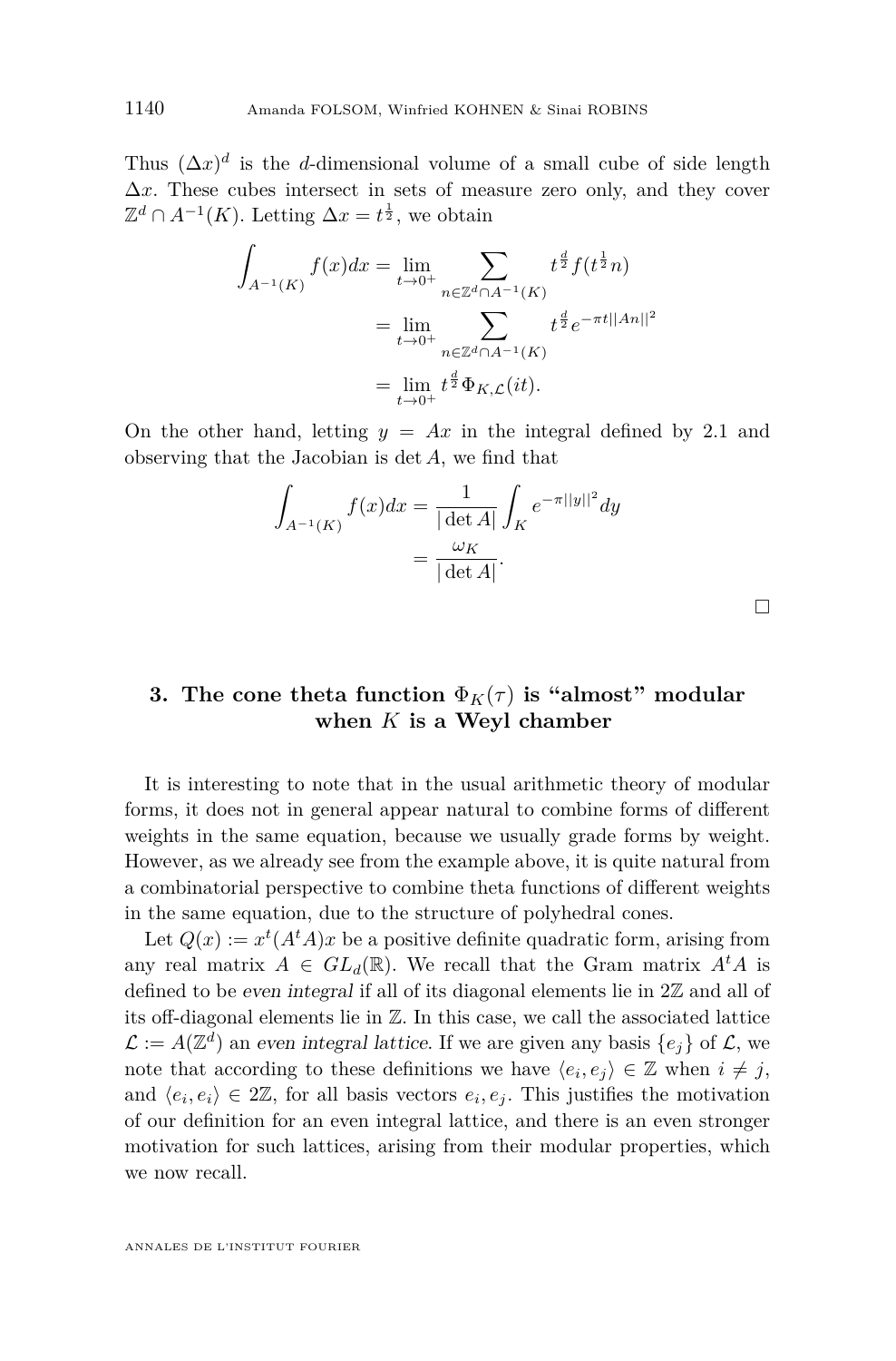For each even integral lattice  $\mathcal{L}$ , we define its usual theta function by:

$$
\Theta_{\mathcal{L}}(\tau) := \sum_{n \in \mathcal{L}} e^{\pi i \tau ||n||^2},
$$

where  $\tau$  lies in the upper half plane  $H$ .

We quote the standard fact that when  $\mathcal L$  is an even integral lattice, the theta function  $\Theta_{\mathcal{L}}(\tau)$  turns out to be a modular form, of weight  $\frac{d}{2}$  and level *N*, where *N* is the smallest positive integer *M* such that  $M(A<sup>t</sup>A)^{-1}$  is also even integral. It is also a theorem that the level *N* divides  $|\det(A)|$  (See [\[16\]](#page-18-0), Chapter 9, for this fact in a more general context).

We now recall briefly the definition of a *root system* and some of its properties, which we need in our context, and then define their corresponding theta functions, using the definitions above. The interested reader may consult the book by [\[6\]](#page-18-0), for example, for more information on finite root systems. Let *S* be a finite set of nonzero vectors in  $\mathbb{R}^d$ , called *roots*, and for each  $\alpha \in S$ , define the linear transformation  $s_{\alpha} : \mathbb{R}^d \to \mathbb{R}^d$  by

$$
s_{\alpha}(x) := x - 2 \frac{\langle x, \alpha \rangle}{\langle \alpha, \alpha \rangle} \alpha.
$$

This is a reflection associated to each *α* in *S*, about the hyperplane orthogonal to *α*. Suppose that for each  $\alpha \in S$  we have  $s_{\alpha}(S) = S$ , and also suppose that for all  $\alpha, \beta \in S$  we have  $2\frac{\langle \beta, \alpha \rangle}{\langle \alpha, \alpha \rangle}$  $\frac{\langle \beta, \alpha \rangle}{\langle \alpha, \alpha \rangle} \in \mathbb{Z}$ . Then *S* is called a finite root system.

The finite collection of reflections  $s_\alpha$  generate, by composition, a finite group *W* which is called a finite Weyl group. The collection of hyperplanes orthogonal to the roots decompose  $\mathbb{R}^d$  into convex chambers, called Weyl chambers. It is a theorem that the Weyl group acts transitively on these chambers, so that any chamber is a fundamental domain for the action of  $W$  on  $\mathbb{R}^d$ . In particular, each Weyl chamber is a polyhedral cone, whose edges are some roots of *S*.

When  $K \subset \mathbb{R}^d$  is a Weyl chamber of any finite Weyl group W, we define the root lattice  $\mathcal{L}_{root}$  as the integer span of all the roots of *S*, and it is a theorem that they do indeed form a rank *d* lattice.

Throughout, we let  $\mathcal{L}_{root}$  be a root lattice for any of the standard finite Weyl groups  $A_n$ ,  $B_n$ ,  $C_n$ ,  $D_n$ , or  $BC_n$ , for any  $n \geq 1$ . We notice that for each of these finite Weyl groups, there is a representation of the root lattice in Euclidean space, for which all of the basis vectors  $\{e_i\}$  of  $\mathcal{L}_{root}$  are integer vectors. Hence  $\langle e_i, e_i \rangle \in \mathbb{Z}$  for each basis vector  $e_i$  of  $\mathcal{L}_{root}$ . Moreover, from the definition of a finite Weyl group given above, we see that  $2\langle e_i, e_j \rangle \in$  $\langle e_i, e_i \rangle \mathbb{Z}$  ⊂  $\mathbb{Z}$ . Thus, for each pair of basis vectors  $e_i, e_j$  of  $\mathcal{L}_{root}$ , we conclude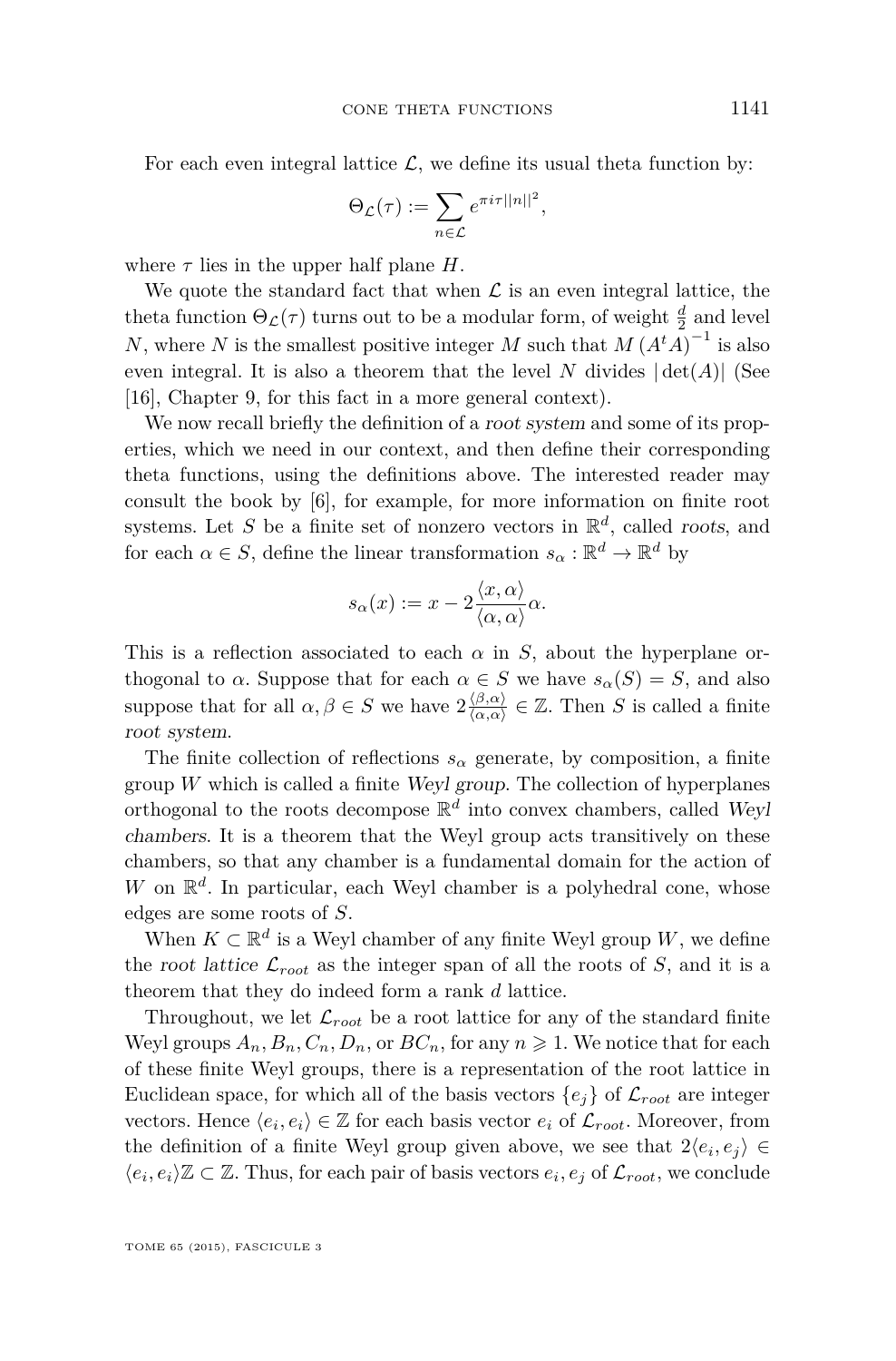<span id="page-10-0"></span>that  $\langle e_i, e_j \rangle \in \frac{1}{2}\mathbb{Z}$ , showing that  $2\mathcal{L}_{root}$  is an even integral lattice. Thus, we may finally conclude from the foregoing discussion that

(3.1) 
$$
\Theta_{2\mathcal{L}_{root}}(\tau) \text{ is always a modular form,}
$$

a fact we will require in the proof of Theorem [1.3.](#page-4-0)

We also note that, almost by definition, every cone *K* which is a Weyl chamber necessarily has a *rational* solid angle  $\omega_K = \frac{1}{|W|}$ , because the Weyl group *W* tiles  $\mathbb{R}^d$  with isometric copies of the cone  $K$ .

Example  $3.1.$  — Consider the 2-dimensional root system defined by

$$
S := \{ (1,1), (-1,1), (1,-1), (-1,-1), (2,0), (-2,0), (0,2), (0,-2) \},
$$

so that we have the root lattice  $\mathcal{L}_{root} := \{m(1,1) + n(2,0) \mid m, n \in \mathbb{Z}\}.$ Here the root lattice *Lroot* is already an even integral lattice. The finite Weyl group  $W$  here consists of  $8$  elements, and this root system is known as  $C_2$ . One fundamental domain for this group action on  $\mathbb{R}^2$  is the polyhedral cone  $K$  whose edge vectors are the roots  $(1, 1)$  and  $(2, 0)$ , and whose (solid) angle is  $\omega = \frac{1}{8}$ . Here, the cone theta function is

(3.2) 
$$
\Phi_{K,\mathcal{L}_{root}}(\tau) = \sum_{m \geqslant 0, n \geqslant 0} e^{\pi i \tau ||m(2,0) + n(1,1)||^2}
$$

(3.3) 
$$
= \sum_{m \geqslant 0, n \geqslant 0} e^{\pi i \tau \left(4m^2 + 4mn + 2n^2\right)}.
$$

We note that for this root system, the reflection  $s_{(1,1)}(K)$  is the cone  $K_2$ defined by the non-negative real span of the vectors  $(1, 1)$  and  $(0, 2)$ . As noted earlier, we also have  $\Phi_{K_2,\mathcal{L}_{root}}(\tau) = \Phi_{K,\mathcal{L}_{root}}(\tau)$  (because the reflection  $s(1, 1)$  is an isometry of the root lattice) so that, modulo the intersection of these two cones *K* and  $K_2$ , their union is the positive orthant  $\mathbb{R}^2_{\geq 0}$ . Gluing together all 8 copies of *K*, and taking all of their one-dimensional intersections into account, we see that

$$
8\Phi_{K,\mathcal{L}_{root}}(\tau) - 4\sum_{k \ge 0} e^{\pi i \tau (2k^2)} - 4\sum_{k \ge 0} e^{\pi i \tau (4k^2)} + 1
$$
  
= 
$$
\sum_{(m,n) \in \mathcal{L}_{root}} e^{\pi i \tau (m^2 + n^2)}.
$$

ANNALES DE L'INSTITUT FOURIER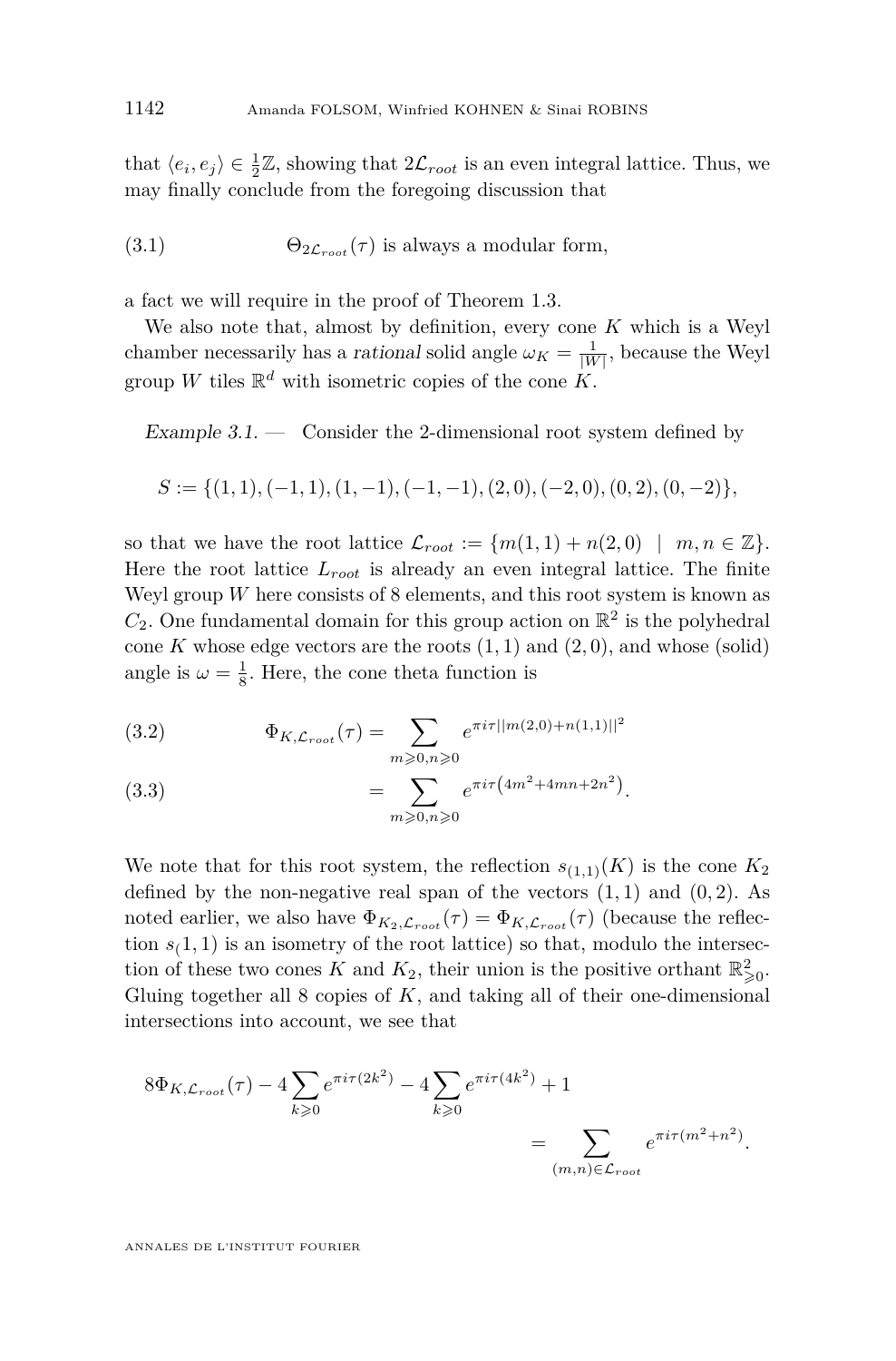Thus, we arrive at the following representation of  $\Phi_{K,\mathcal{L}_{root}}(\tau)$  as a nontrivial rational linear combination of classical theta functions:

(3.4)  
\n
$$
\Phi_{K,\mathcal{L}_{root}}(\tau) = \frac{3}{8} + \frac{1}{4} \sum_{k \in \mathbb{Z}} e^{\pi i \tau (2k^2)} + \frac{1}{4} \sum_{k \in \mathbb{Z}} e^{\pi i \tau (4k^2)} + \frac{1}{8} \sum_{(m,n) \in \mathbb{Z}^2} e^{\pi i \tau (4m^2 + 4mn + n^2)}.
$$

Therefore we see that for this example,  $\Phi_{K,\mathcal{L}_{root}}(\tau)$  lies in the ring R, as a nontrivial linear combination of theta functions of different weights. In particular,  $\Phi_{K,\mathcal{L}_{root}}(\tau)$  is not modular, and we see here that it is "almost"  $\Box$ modular.  $\Box$ 

We now give the proof of Theorem [1.3.](#page-4-0)

Proof of Theorem  $1.3.$  — We proceed by induction on the dimension of *K*. By definition of a finite Weyl group, there is a finite collection of roots, each of which acts as a reflection about a hyperplane passing through a facet of  $K$ , also called a wall of  $K$ . These reflections act on  $\mathbb{R}^d$  by reflecting K, and subsequently tiling all of  $\mathbb{R}^d$  with copies of K. The only difficulty is that due to intersections along the boundary of  $K$ , we have to consider carefully how many times we have overcounted each *j*-dimensional face of *K* in the process of tiling  $\mathbb{R}^d$  with the reflected images of *K*.

A key element of the proof is the fact that each reflection about a wall of *K* happens to be an involution of the root lattice  $\mathcal{L}_{root}$ . Thus, the reflection of a root lattice point  $m \in \mathcal{L}_{root}$  about a wall of K gives us another root lattice point (of the same norm), and therefore the corresponding theta function of any reflected copy of *K* is again equal to  $\Phi_K(\tau)$ . If we ignore the boundary issues, then we see that therefore  $\Phi_K(\tau)$  times the order of the Weyl group equals  $\sum_{n\in 2\mathcal{L}_{root}} e^{\pi i \tau ||n||^2}$ , a classical theta function of weight  $k = \frac{d}{2}$ , by the remark [3.1](#page-10-0) above. However, this last identity is not quite true, due to the boundary effects that occur when we reflect *K* and paste together all of the reflected images of *K*.

We can, however, correct for the intersections of the reflected images of *K* along the boundary of *K*, by invoking the inclusion-exclusion principle. From the definition of a root system, we also know that any subspace of  $\mathbb{R}^d$  intersects the root system in a lower-dimensional root system, so that we may conclude that each wall of *K* is a  $(d-1)$ -dimensional chamber for some (*d*−1)-dimensional finite Weyl group. Proceeding with this inclusionexclusion process to the next,  $(d-2)$ -dimensional faces of K, we can add and subtract various lower-dimensional Weyl chambers, and we know by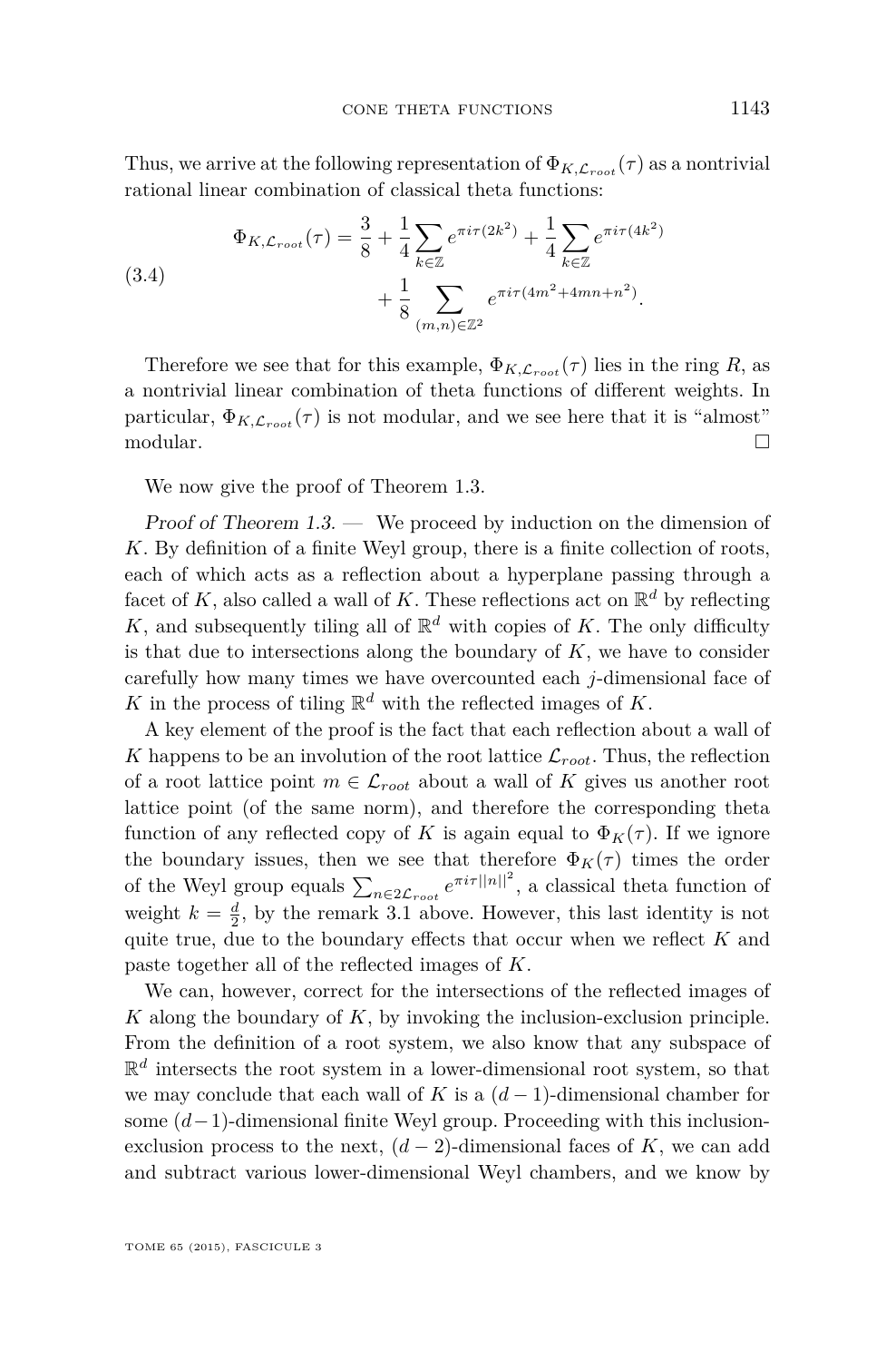<span id="page-12-0"></span>the induction hypothesis that each of them gives us a corresponding cone theta function that already lies in  $R$ .

#### **4. The** *q***-expansion principle and the non-modularity of the cone theta function**  $\Phi_{K,\mathcal{L}}$

The "*q*-expansion principle", due to Deligne and Rapoport [\[3,](#page-17-0) Théorème 3.9, p.304], tells us that if an integer weight modular form *f* on a congruence subgroup Γ has rational Fourier coefficients at the cusp *i*∞, then the Fourier expansion of *f* at the cusp zero must also have rational coefficients, provided that both cusps are defined over **Q**. This, for example, is true if  $\Gamma = \Gamma_0(N)$ .

In general, a "generic" polyhedral cone *K* should intuitively have an irrational solid angle  $\omega$  at its vertex. We therefore work under this generic assumption of an irrational solid angle, and we will obtain a nice contradiction with the *q*-expansion principle.

Although it is straightforward, given the *q*-expansion principle, to prove that  $\Phi_K$  is not a modular form of weight  $\frac{d}{2}$ , it appears to be a much more subtle question of whether it may be a form of higher weight. To handle all possible weights, we need a preliminary Lemma.

LEMMA 4.1. — Suppose that  $\Phi_{K,\mathcal{L}}(\tau)$  is a modular form on  $\Gamma_0(N)$  for some  $N$ , with Dirichlet character  $\chi$ , and of (integral or half integral) weight *k*. Then necessarily  $k = \frac{d}{2}$ .

Proof. — We have, by Lemma [2.1:](#page-7-0)

(4.1) 
$$
\lim_{t \to 0} t^{\frac{d}{2}} \Phi_{K,\mathcal{L}}(it) = \frac{\omega_K}{|\det A|} > 0,
$$

where  $\mathcal{L} := A(\mathbb{Z}^d)$ . Since  $\Phi_{K,\mathcal{L}}$  is by hypothesis modular of weight k, it must be holomorphic at the cusp 0, so in particular

(4.2) 
$$
b_0 := \lim_{t \to 0} t^k \Phi_{K,\mathcal{L}}(it)
$$

exists and is finite.

Case 1. — If  $k < \frac{d}{2}$ , then by (4.1) we conclude that  $b_0 = \infty$ , a contradiction.

Case 1. — Now suppose that  $k > \frac{d}{2}$ . The remainder of the proof is devoted to deriving a contradiction for this case. From (4.1) we deduce that

$$
(4.3) \t\t b_0 = 0.
$$

ANNALES DE L'INSTITUT FOURIER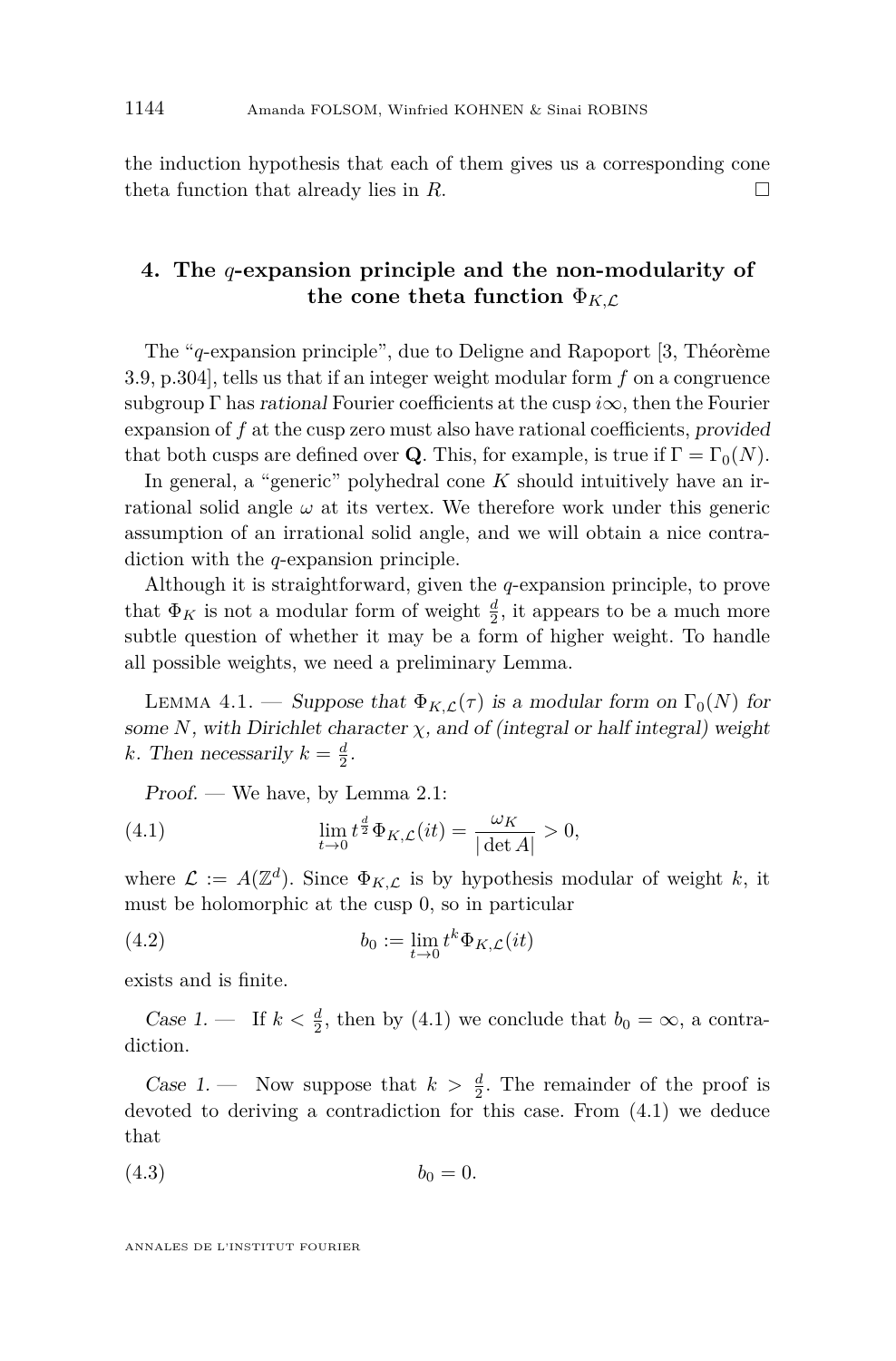We choose a large even positive integer *h* such that  $F := \Phi_{K,\mathcal{L}}^h$  has trivial character and is of even integral weight  $k' := kh \geq 2$ . We then have, by [\(4.3\)](#page-12-0), that

(4.4) 
$$
c_0 := \lim_{t \to 0} t^{k'} F(it) = 0.
$$

Note that  $c_0$  (up to a non-zero constant) is the constant term of the modular form

$$
F|_{k'}W_N(\tau) := N^{-k'/2}\tau^{-k'}F(-1/N\tau),
$$

where  $W_N := \begin{pmatrix} 0 & -1 \\ N & 0 \end{pmatrix}$  is the Fricke involution. Let us write  $F(z) =$  $\sum_{n\geqslant 0} a_n e^{\pi i n z}$  and observe that  $a_0 = 1$  because *K* is a closed polyhedral cone. We denote by  $L_F(s) = \sum_{n \geq 1} a_n n^{-s}$  ( $Re(s) \gg 1$ ), the Hecke *L*-series of *F*. By a classical result of Hecke (see [\[12\]](#page-18-0)), we know that  $L_F(s)$ has meromorphic continuation to all of  $\mathbb C$  and is holomorphic except for a possible simple pole at  $s = k'$  with residue equal to  $c_0 = 0$ .

On the other hand,  $L_F(s)$  is a Dirichlet series with non-negative coefficients, hence by a well-known theorem of Landau must converge up to the first singularity, i.e. must converge for all  $s \in \mathbb{C}$ . In particular it follows that  $a_n = O(n^c)$  for any  $c \le (k-1)/2$ . It was proven in [\[8\]](#page-18-0) and [\[15\]](#page-18-0) that if the Fourier coefficients of a modular form  $F$  on  $\Gamma_0(N)$  of even integral weight greater than or equal to 2 satisfy Deligne's bound  $O_{\epsilon}\left(n^{\frac{k-1}{2}+\epsilon}\right)$  for any  $\epsilon > 0$ , then *F* must already be a cusp form. Thus we deduce that *F* is cuspidal, so we conclude that  $a_0 = 0$ , a contradiction.

Proof of Theorem [1.4.](#page-5-0) — Suppose first that  $d \geq 3$ , and  $\Phi_{K,\mathcal{L}}(\tau)$  is a modular form of integer weight  $k \geq 2$  on  $\Gamma_0(N)$ . All of the coefficients of  $\Phi_{K,\mathcal{L}}(\tau)$  at *i* $\infty$  are, by definition, rational numbers. Then by Lemma [4.1](#page-12-0) we must have that the weight of  $\Phi_{K,\mathcal{L}}(\tau)$  equals  $\frac{d}{2}$ . If we now consider the expansion of  $\Phi_{K,\mathcal{L}}$  at the cusp 0, we have by Lemma [2.1](#page-7-0) that the constant term is  $\lim_{t\to 0} t^{d/2} \Phi_K(it) = \frac{\omega_K}{|\det A|}$ . Because the constant term  $\frac{\omega_K}{|\det A|}$  is an irrational real number, we obtain a contradiction, by the *q*-expansion principle.

The remaining cases to consider are the cases in which  $d = 3$  and  $\Phi_{K,\mathcal{L}}(\tau)$ is of half integer weight  $k \geq 3/2$ , and the case in which  $d = 1$  or 2, so that  $\Phi_{K,\mathcal{L}}(\tau)$  is of weight  $k \in \frac{1}{2}\mathbb{Z}, k \geq 1/2$ . Non-modularity follows exactly as in the argument given above, after considering the following remarks.

- i) In addition to [\[3\]](#page-17-0), for the *q*-expansion principle, in particular the half-integral weight case  $\geq 3/2$ , we refer to [\[1\]](#page-17-0).
- ii) We note that the *q*-expansion principle is also valid in weight 1/2 resp. weight 1. Indeed, we may just multiply with a normalized Eisenstein series of weight  $\geq 4$  of level 1 (which has rational Fourier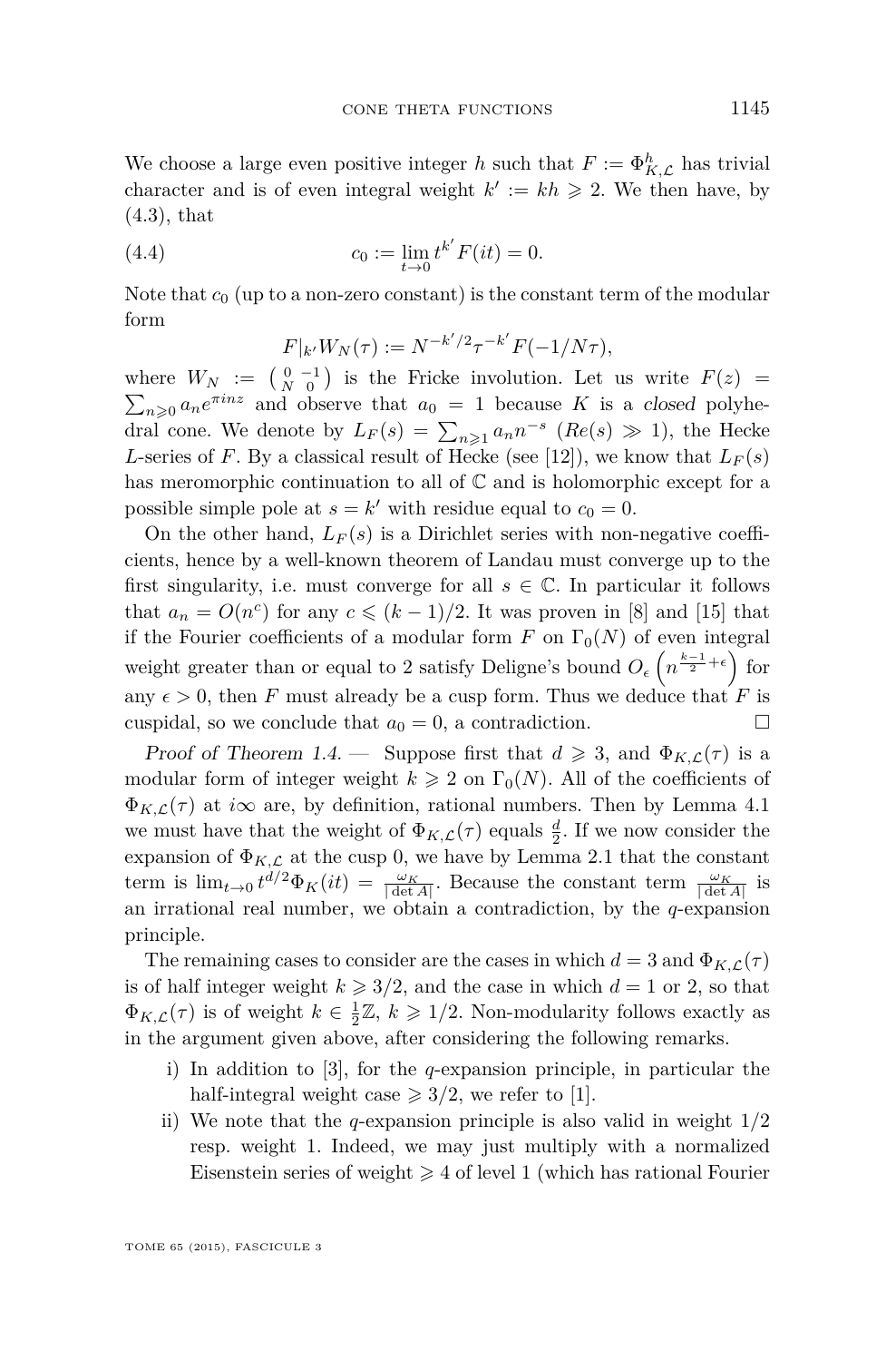<span id="page-14-0"></span>coefficients) to immediately deduce the result from the result in the higher weight case.

 $\Box$ 

We remark that the hypothesis of Theorem [1.4](#page-5-0) above is satisfied, for example, if  $\mathcal L$  is an even integral lattice, and  $\omega_K$  is not a quadratic irrational.

#### **5. Integer polyhedral cones in** R <sup>2</sup> **and their cone theta functions**

We exhibit a concrete class of cone theta functions in  $\mathbb{R}^2$ , which in general do indeed have irrational solid angles, so that Theorem [1.4](#page-5-0) applies to them. Namely, we consider cones in  $\mathbb{R}^2$  which have integer edge vectors, called integer cones. First, we prove a diophantine-type Lemma concerning these cones, which we will make use of in the main theorem of this section.

Lemma 5.1.

i) Suppose we are given two integers m and n, with  $n \neq 0$ , n even, and *m* odd. Then the equation

(5.1) 
$$
\frac{m}{n} = \frac{\langle w_1, w_2 \rangle}{||w_1|| ||w_2||}
$$

has no solutions in non-zero integer vectors  $w_1, w_2 \in \mathbb{Z}^2$ .

ii) Suppose that *m* and *n* are integers with  $n \neq 0$  and *m* odd. Then the equation

(5.2) 
$$
\frac{m}{2\sqrt{n}} = \frac{\langle w_1, w_2 \rangle}{||w_1|| ||w_2||}
$$

has no solutions in non-zero integer vectors  $w_1, w_2 \in \mathbb{Z}^2$ .

Proof.

i) Suppose that  $w_1 = (a, b) \in \mathbb{Z}^2$  and  $w_2 = (f, g) \in \mathbb{Z}^2$  are a solution to (5.1). Removing the greatest common divisors, we may assume without loss of generality that  $w_1$  and  $w_2$  are primitive vectors, i.e.  $gcd(a, b)$  $gcd(f, g) = 1$ . From  $(5.1)$  we get

(5.3) 
$$
m^2(a^2+b^2)(f^2+g^2)=n^2(af+bg)^2.
$$

We know *m* is odd and *n* is even, so we have

(5.4) 
$$
4|(a^2+b^2)(f^2+g^2).
$$

If  $4 | a^2 + b^2$ , then we must have either  $2 | a$  and  $2 | b$ , or else  $4 | a$  and 4 | *b*. In either case, this conclusion contradicts our assumption that *a*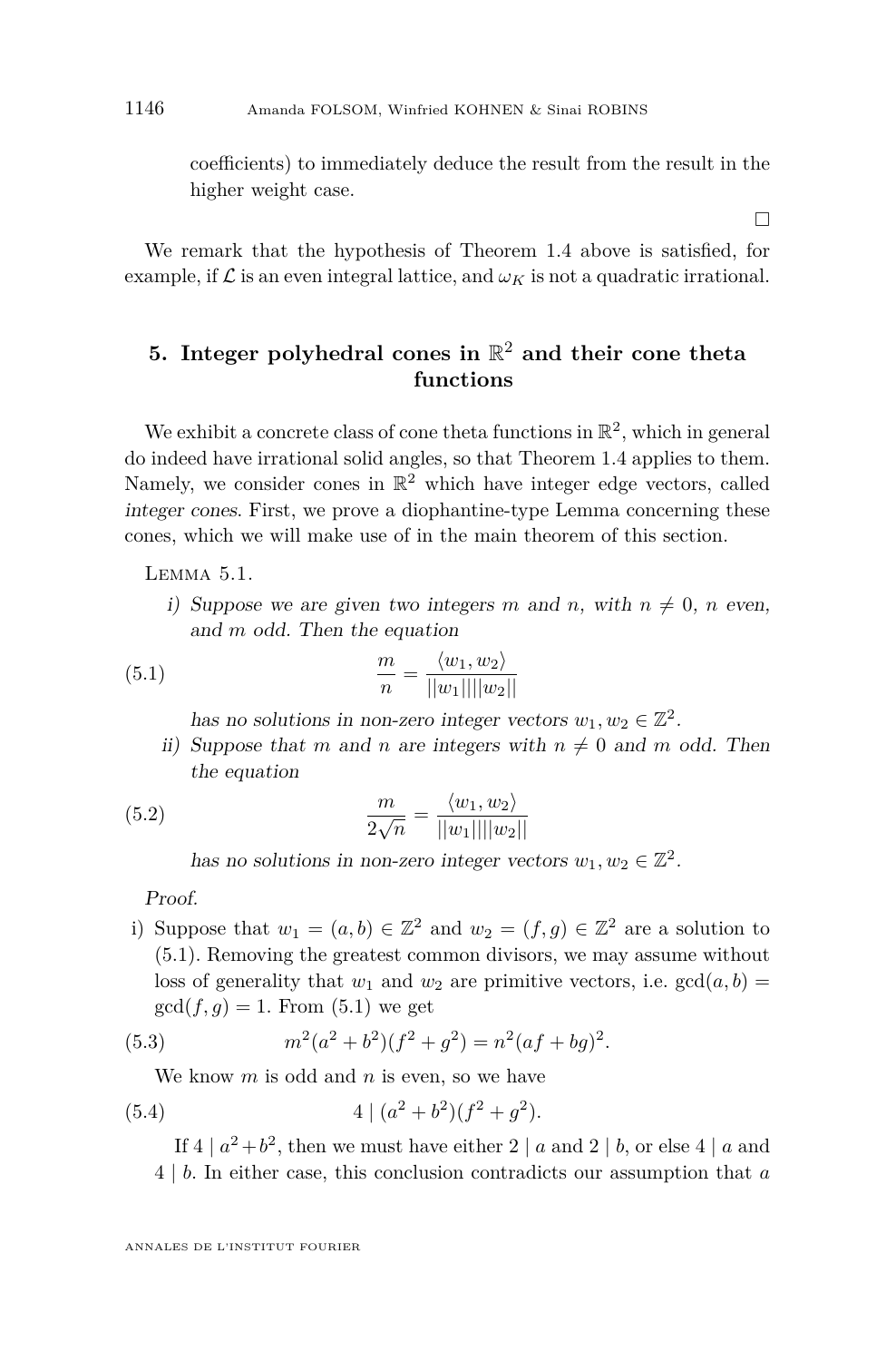and *b* are coprime. The only possibility left, by  $(5.4)$ , is that  $2 | a^2 + b^2$ and  $2 | f^2 + g^2$ . In this case, we must have both *a* and *b* odd, and both f and g odd. But then  $af + bg$  is even, so that we have  $4 | (af + bg)^2$ and hence by [5.3](#page-14-0) (using *n* even), we get  $8 \mid (a^2 + b^2)(f^2 + g^2)$ , which we already know is a contradiction.

ii) Suppose we do have a solution, which again we may assume to consist of primitive vectors. Then from [\(5.2\)](#page-14-0) we find

(5.5) 
$$
m^2(a^2+b^2)(f^2+g^2)=4n(af+bg)^2.
$$

Since *m* is odd we again conclude that  $4|(a^2 + b^2)(f^2 + g^2)$ , and the same argument as in case i) again gives us a contradiction.

Proof of Theorem [1.5.](#page-5-0) — We first note that the solid angle  $\omega_K$  of K in this case may be expressed as  $\omega_K = \vartheta/2\pi$ , where  $\vartheta$  is the usual 2dimensional angle, measured in radians. For "most" *K*, we will argue as in the proof of Theorem [1.4](#page-5-0) using the *q*-expansion principle, hence will show that  $\vartheta \notin 2\pi\mathbb{Q}$  (hen ce  $\omega_K \notin \mathbb{Q}$ ). For some *K* however,  $\vartheta \in 2\pi\mathbb{Q}$  and we are not able to use the *q*-expansion principle. In these cases we shall use Lemma [5.1](#page-14-0) and a similar argument as in Example [1.6,](#page-6-0) respectively. We begin by addressing these exceptional cases.

Case 1. — Suppose 
$$
K \subset \mathbb{R}^2
$$
 gives rise to  $\vartheta/2\pi$  in the exceptional set  
\n
$$
\mathcal{E} := \left\{c_0, \frac{c_1}{2}, \frac{c_2}{4}, \frac{c_3}{8} \mid c_j \in \mathbb{Z}, 0 \leq j \leq 3, \text{ and } c_1, c_2, c_3 \text{ odd} \right\}.
$$

We will consider three separate cases (i-iii) below.

- i.  $(\vartheta = 2\pi c_0 \text{ or } \vartheta = 2\pi c_1/2, c_1 \text{ odd})$  We are able to immediately dismiss these cases, as they imply that  $w_1$  and  $w_2$  are integer multiples of one another, and hence they are not linearly independent.
- ii.  $(\vartheta = 2\pi c_2/4, c_2 \text{ odd})$  In this case,  $w_1$  and  $w_2$  are orthogonal. The case in which  $w_1$  and  $w_2$  span the first quadrant do not give rise to a modular form as was discussed in Example [1.6.](#page-6-0) In more generality, suppose  $w_1 =$  $(a, b), w_2 = r(-b, a)$  where *r* is a positive integer, and  $a, b \in \mathbb{Z}$  satisfy (without loss of generality)  $gcd(a, b) = 1$ . In this case the cone theta function is equal to  $\Phi_0(Nz)\Phi_0(Nrz)$ , where  $\Phi_0$  is the cone function attached to the positive orthant in  $d = 1$  and  $N = a^2 + b^2$ . As in Example [1.6,](#page-6-0) this cone theta function is in the graded ring, but is not modular.
- iii. ( $\vartheta = 2\pi c_3/8$ , *c*<sub>3</sub> odd) For the case in which  $c_3/8 = 1/8$ , the cone K forms a Weyl chamber for the root system *BC*2, of Example [3.1,](#page-10-0) and

 $\Box$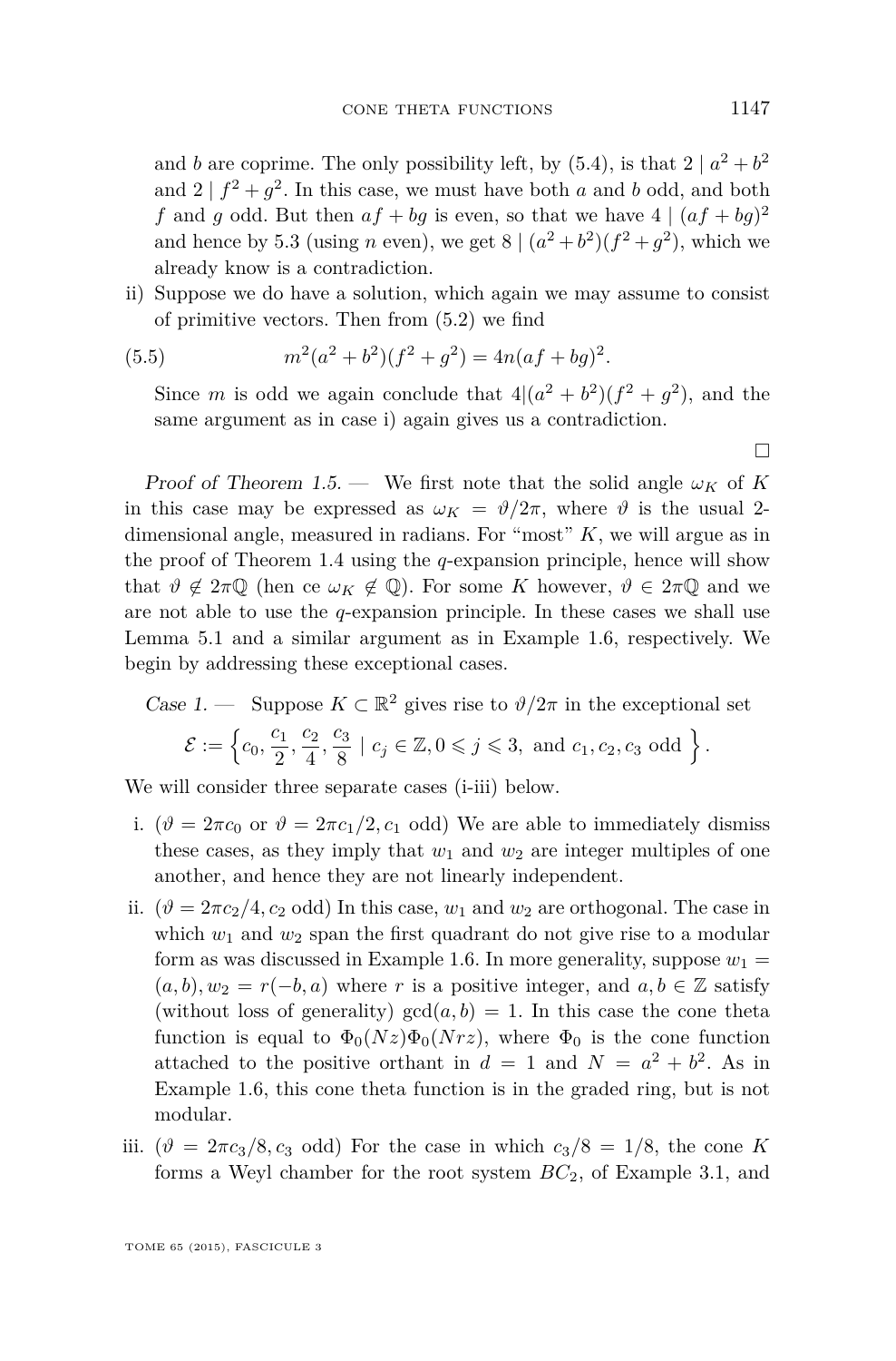as we showed in that case, the cone theta function  $\Phi_K$  is not modular because it is explicitly exhibited as a nontrivial linear combination of theta functions of different weights. For the case in which  $c_3/8 = 3/8$ , the relevant cone *K* consists of three contiguous copies of a fundamental domain of the root system *BC*2, and is again not modular for the same reason as the case  $c/d = 1/8$ . The general situation in which  $\vartheta = 2\pi c_3/8$ with  $c_3$  odd follows similarly.

Case 2. — Next we assume that  $K \subset \mathbb{R}^2$  gives rise to  $\vartheta/2\pi = c/d \in$ Q \  $\mathcal{E}$ . We assume  $d > 0$ , for if  $d < 0$  we write  $c/d = (-c)/(-d)$  with −*d >* 0. We also use the 2-dimensional inner product to write

$$
\vartheta = \cos^{-1}\left(\frac{\langle w_1, w_2 \rangle}{\|\langle w_1 \rangle\| \|\langle w_2 \rangle\|}\right),
$$

where without loss of generality we take  $\cos^{-1}: [-1,1] \to [0,\pi]$ , as  $\cos$ is ±1 periodic with period  $\pi$ . Thus we have that  $\vartheta = \cos^{-1}(n/\sqrt{m})$ , with  $n, m \in \mathbb{Z}, m > 0$ , and also that  $0 \leqslant c \leqslant d/2, d > 0$ . We may further assume  $c > 0$ , for  $0 \in \mathcal{E}$ . Note that by definition of  $\mathcal{E}$  we must only consider  $d \geqslant 3, d \neq 4, d \neq 8.$ 

First, we consider those  $d \geq 3$  that are in the set

$$
\mathcal{F} := \{3, 5, 6, 10, 12\}.
$$

Without loss of generality, we may assume that for such  $d \in \mathcal{F}$  and  $c$ satisfying  $0 < c \le d/2$ , we have that  $gcd(c, d) = 1$ . This follows from the fact that any  $c'/d'$  with  $d' \in \mathcal{F}$  and  $0 < c' \leq d'/2$  with  $gcd(c', d') > 1$  may be written as  $c/d$  where  $c = c'/\gcd(c', d')$  and  $d = d'/\gcd(c', d')$  so that  $gcd(c, d) = 1$ . Moreover, because  $0 < c' \le d'/2$ , we have  $0 < c \le d/2$ , and it is easy to verify that either  $d \in \mathcal{F}$  or  $d = 2, 4$ , the latter of which has been addressed in Case 1 above.

- i. If  $d = 5$  we must have  $c = 1$ , and if  $d = 10$ , we must have  $c = 1$  or *c* = 3. For such *c/d*, we have  $\cos(2\pi c/d) = \pm(\sqrt{5}-1)/4$  or  $(\sqrt{5}+1)/4$ , and these values are not of the form  $n/\sqrt{m}$   $(m > 0)$ .
- ii. If  $d = 3$  and  $d = 6$  we must have  $c = 1$ , so that in these two cases,  $cos(2\pi c/d) = \pm 1/2$ . By Lemma [5.1](#page-14-0) i) we see there are no non-zero integer vector solutions  $w_1, w_2$ .
- iii. If  $d = 12$ , the acceptable values of  $c$  are  $c = 1, 5$ , and we have that  $acsc(2\pi c/12) = \pm 3/(2\sqrt{3})$ . By Lemma [5.1](#page-14-0) ii), again we see there are no non-zero integer vector solutions *w*1*, w*2.

Finally, we consider all integers  $d \geq 3$ , with  $d \notin \mathcal{F} \cup \{4, 8\}$ . For  $d \notin$  $\mathcal{F} \cup \{4, 8\}$  and corresponding  $0 < c \leq d/2$  with  $gcd(c, d) = 1$ , cyclotomic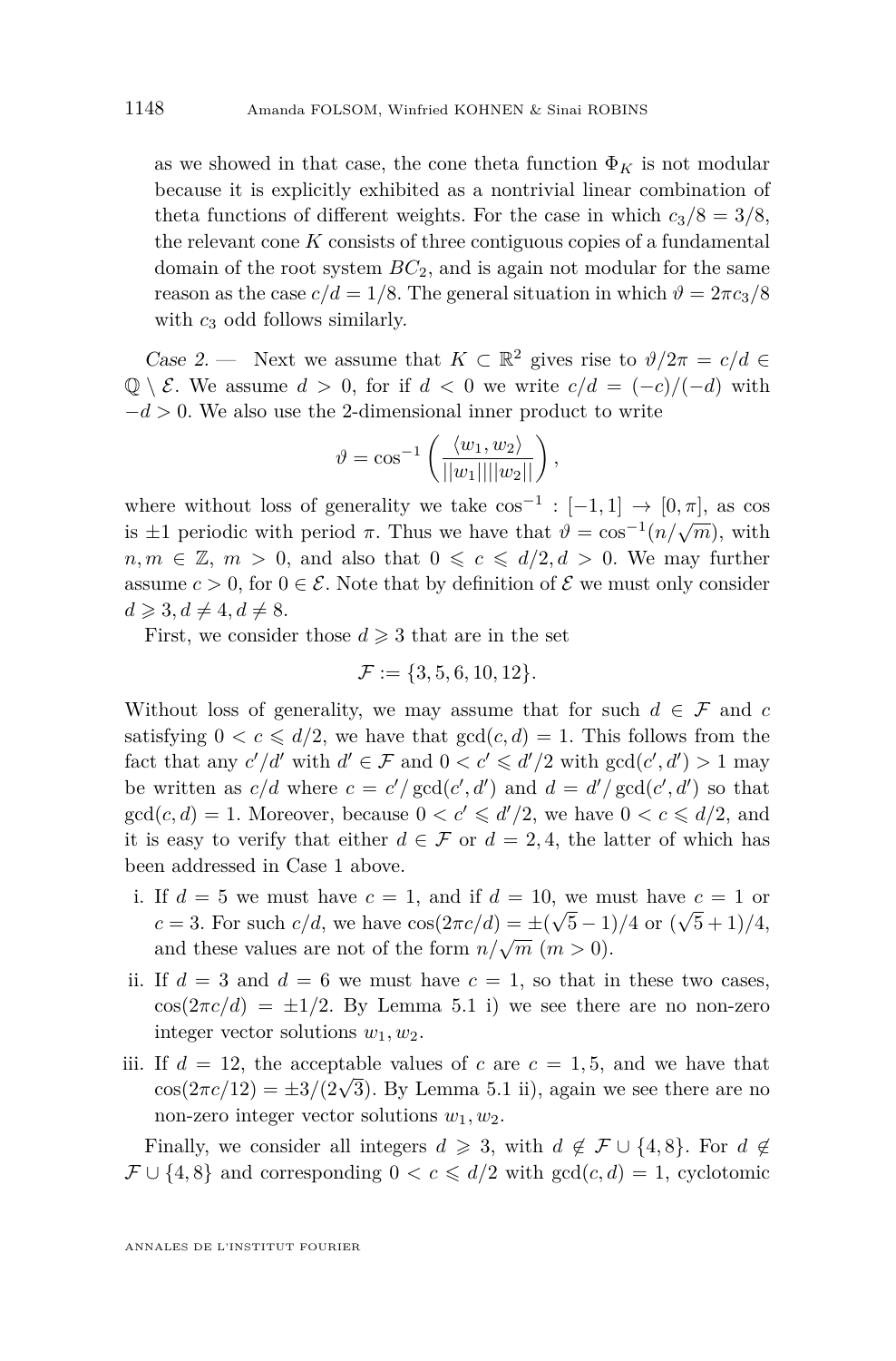<span id="page-17-0"></span>theory shows that

$$
\left[\mathbb{Q}\left(\frac{1}{2}\left(\zeta_d^c + \zeta_d^{-c}\right)\right) : \mathbb{Q}\right] = \frac{\varphi(d)}{2} > 2,
$$

where  $\varphi : \mathbb{N} \to \mathbb{N}$  denotes Euler's  $\varphi$  function, and  $\zeta_d := e^{2\pi i/d}$ . Thus, for such *d* we have

$$
\cos\left(\frac{2\pi c}{d}\right) = \frac{1}{2}\left(\zeta_d^c + \zeta_d^{-c}\right) \notin \mathbb{Q}(\sqrt{a})
$$

for any non-negative integer *a*, hence  $\vartheta = \cos^{-1}(n/\sqrt{m}) \neq 2\pi c/d$ .

This exhausts all cases, and we now argue as in the proof of Theorem [1.4](#page-5-0) with the *q*-expansion principle, using the irrationality of  $\omega_K$ . The statement of the theorem now follows.

**6. Open problems**

PROBLEM  $6.1.$  — What are the necessary and sufficient conditions on the geometry of the cones *K* whose cone theta function belongs to the graded ring *R*?

PROBLEM 6.2. — For the case that  $\frac{\omega_K}{|\det A|} \in \mathbb{Q}$ , we don't yet have any proofs of non-modularity for  $\Phi_{K,\mathcal{L}}$ , where  $\mathcal{L} := A(\mathbb{Z}^d)$ , except in the very special cases treated in the proof of Theorem [1.5,](#page-5-0) for  $d = 2$ .

PROBLEM  $6.3.$  — Although problem [1.1](#page-2-0) above appears to be too difficult to solve in general dimension at this point, can we answer it in dimension  $d = 3$ ? In other words, which integer 3-dimensional cones have a rational spherical volume? This is rather close to the Cheeger-Simons rational simplex conjecture, so it is most likely quite challenging.

#### BIBLIOGRAPHY

- [1] J. H. BRUINIER, "Nonvanishing modulo *l* of Fourier coefficients of half-integral weight modular forms", Duke Math. J. **98** (1999), no. 3, p. 595-611.
- [2] J. H. Bruinier, G. van der Geer, G. Harder & D. Zagier, The 1-2-3 of modular forms, Universitext, Springer-Verlag, Berlin, 2008, Lectures from the Summer School on Modular Forms and their Applications held in Nordfjordeid, June 2004, Edited by Kristian Ranestad, x+266 pages.
- [3] P. Deligne & M. Rapoport, "Les schémas de modules de courbes elliptiques", in Modular functions of one variable, II (Proc. Internat. Summer School, Univ. Antwerp, Antwerp, 1972), Springer, Berlin, 1973, p. 143-316. Lecture Notes in Math., Vol. 349.
- [4] D. Desario & S. Robins, "Generalized solid-angle theory for real polytopes", Q. J. Math. **62** (2011), no. 4, p. 1003-1015.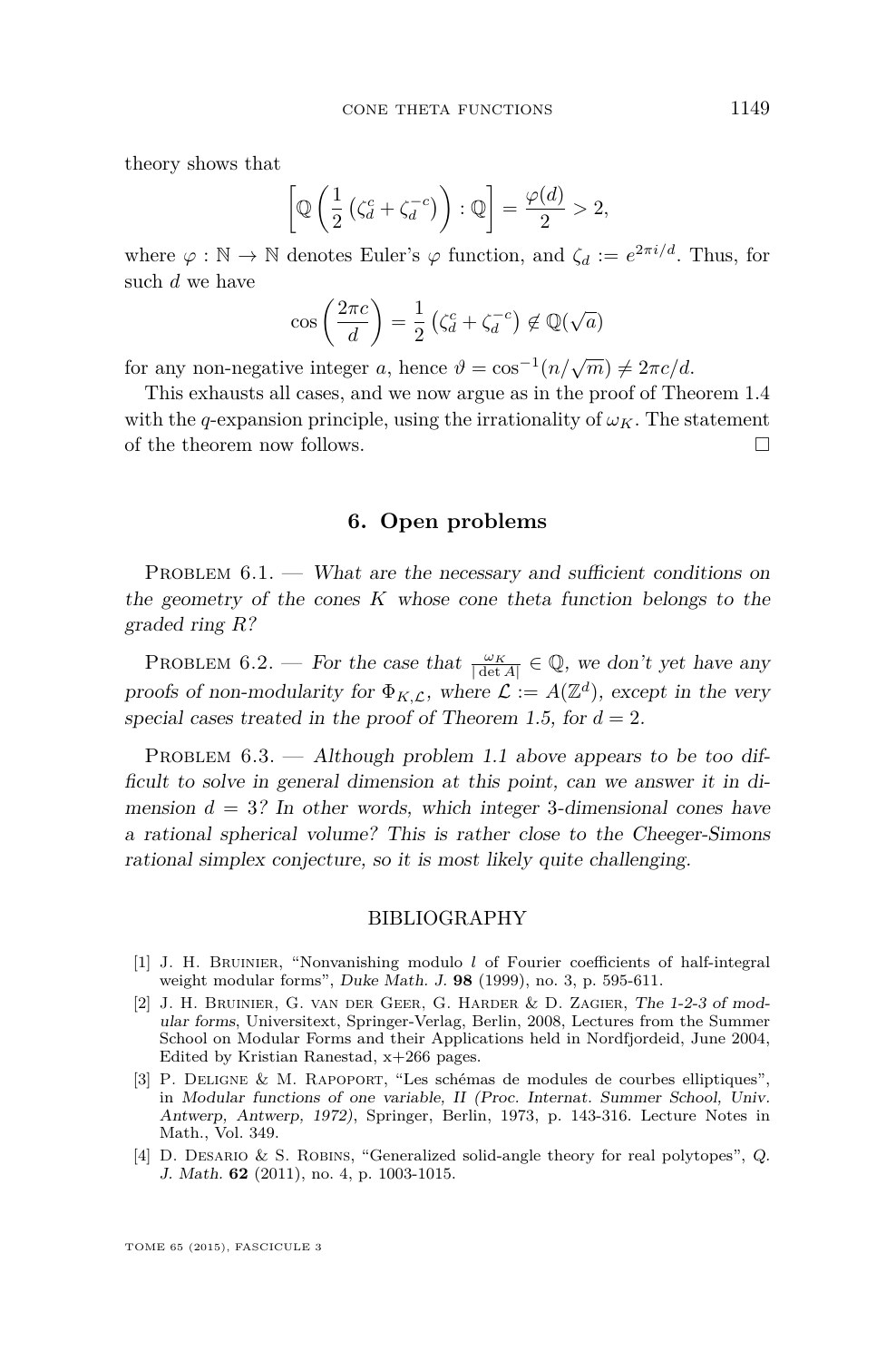- <span id="page-18-0"></span>[5] J. L. Dupont & C.-H. Sah, "Three questions about simplices in spherical and hyperbolic 3-space", in The Gelfand Mathematical Seminars, 1996–1999, Gelfand Math. Sem., Birkhäuser Boston, Boston, MA, 2000, p. 49-76.
- [6] L. C. Grove & C. T. Benson, Finite reflection groups, second ed., Graduate Texts in Mathematics, vol. 99, Springer-Verlag, New York, 1985, x+133 pages.
- [7] L. GUO, S. PAYCHA & B. ZHANG, "Conical zeta values and their double subdivision relations", <http://arxiv.org/abs/1301.3370>.
- [8] W. Kohnen, "On certain generalized modular forms", Funct. Approx. Comment. Math. **43** (2010), no. part 1, p. 23-29.
- [9] P. McMullen, "Non-linear angle-sum relations for polyhedral cones and polytopes", Math. Proc. Cambridge Philos. Soc. **78** (1975), no. 2, p. 247-261.
- [10] ——— , "Valuations and Euler-type relations on certain classes of convex polytopes", Proc. London Math. Soc. (3) **35** (1977), no. 1, p. 113-135.
- [11] W. Nahm, "Conformal field theory and torsion elements of the Bloch group", in Frontiers in number theory, physics, and geometry. II, Springer, Berlin, 2007, p. 67- 132.
- [12] A. Ogg, Modular forms and Dirichlet series, W. A. Benjamin, Inc., New York-Amsterdam, 1969, xvi+173 pp. (not consecutively paged) paperbound pages.
- [13] M. A. Perles & G. C. Shephard, "Angle sums of convex polytopes", Math. Scand. **21** (1967), p. 199-218 (1969).
- [14] S. Robins, "An extension of the Gram relations, using cone theta functions", preprint.
- [15] S. D. Schmoll, "Eine Charakterisierung von Spitzenformen", PhD Thesis, Heidelberg (Germany), 2011.
- [16] B. Schoeneberg, Elliptic modular functions: an introduction, Springer-Verlag, New York-Heidelberg, 1974, Translated from the German by J. R. Smart and E. A. Schwandt, Die Grundlehren der mathematischen Wissenschaften, Band 203, viii+233 pages.
- [17] G. Shimura, Introduction to the arithmetic theory of automorphic functions, Publications of the Mathematical Society of Japan, No. 11. Iwanami Shoten, Publishers, Tokyo; Princeton University Press, Princeton, N.J., 1971, Kanô Memorial Lectures, No. 1, xiv+267 pages.
- [18] ——— , "On modular forms of half integral weight", Ann. of Math. (2) **97** (1973), p. 440-481.
- [19] R. P. Stanley, "Decompositions of rational convex polytopes", Ann. Discrete Math. **6** (1980), p. 333-342, Combinatorial mathematics, optimal designs and their applications (Proc. Sympos. Combin. Math. and Optimal Design, Colorado State Univ., Fort Collins, Colo., 1978).
- [20] M. Vlasenko & S. Zwegers, "Nahm's conjecture: asymptotic computations and counterexamples", preprint.
- [21] D. ZAGIER, "The dilogarithm function", in Frontiers in number theory, physics, and geometry. II, Springer, Berlin, 2007, p. 3-65.

Manuscrit reçu le 7 mai 2013, accepté le 13 juin 2014.

Amanda FOLSOM Yale University Mathematics Department P.O. Box 208283, New Haven Connecticut 06520-8283 (USA) [amanda.folsom@yale.edu](mailto:amanda.folsom@yale.edu)